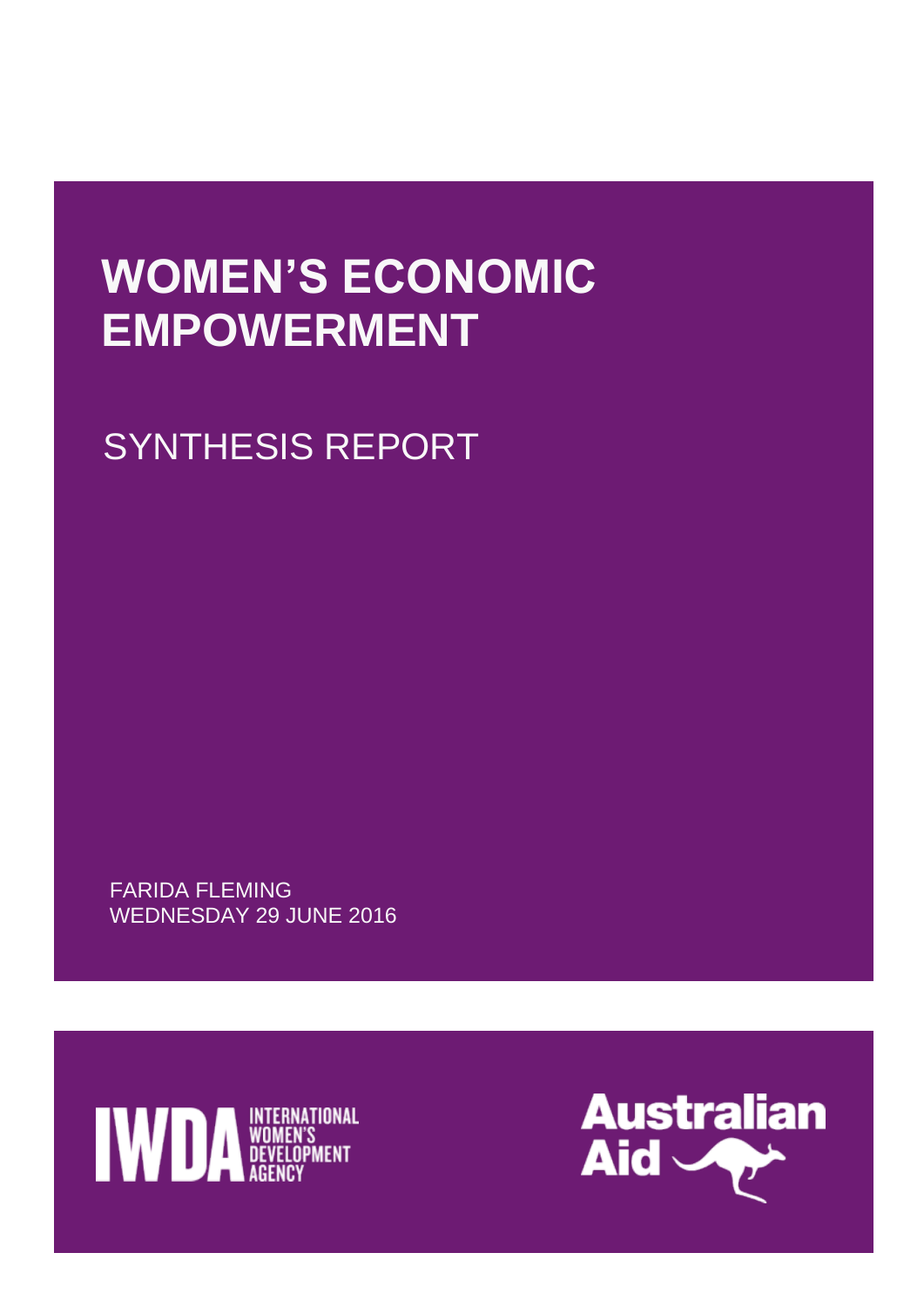# **EXECUTIVE SUMMARY**

This report synthesises findings from four evaluations of IWDA women's economic empowerment projects. IWDA commissioned a consultant to review evaluations of the following projects:

- Rural Women's Development Project Timor Leste (2012-2015)
- Taking Steps Project Timor Leste (2012-2015)
- Tugeda Tude Fo Tumoro Program Solomon Islands (2009-2016)
- Women's Financial Literacy and Livelihoods Solomon Islands (2010-2015)

Section 1 provides an introduction that outlines the scope of the review as well as the approach and methodology the consultant took.

Section 2 compares the women's economic empowerment projects to each other. It reports on the similarities and differences between the projects, the outcomes achieved, and key issues raised in the project evaluations.

The review found that IWDA's women's economic empowerment (WEE) projects share three things in common. Firstly, all of the projects share a common *approach*–they build from the foundation of savings and loans groups. Secondly, most of IWDA's WEE projects are of a similar *scale-*with small budgets, reaching a small number of beneficiaries. Thirdly, each of the WEE projects had limitations in their *monitoring and evaluation system*. There was one key difference between projects-their approach to *advancing gender equality* through women's economic empowerment.

The report identifies that the projects were successful in attaining positive outcomes for individual women and improved relations at a household and community level. There is no evidence, however, of improved gender equality policy or structural outcomes. Outcomes achieved are mapped against the Gender at Work framework in Figure 1 below.

| Changes to<br>informal<br>systems<br>and<br>structures | Evidence of changes to<br>women's and men's<br>knowledge, attitudes and<br>behaviours                                                                                                                                          | Evidence of increases in<br>women's savings, income,<br>and control over household<br>finances | Changes to<br>formal<br>systems |
|--------------------------------------------------------|--------------------------------------------------------------------------------------------------------------------------------------------------------------------------------------------------------------------------------|------------------------------------------------------------------------------------------------|---------------------------------|
|                                                        | Improved perspectives on<br>women and women's rights<br>in the community.<br>Increased involvement of<br>women in decision-making<br>in the community.<br>Increased engagement of<br>women with external<br>authorities/bodies | No evidence of change                                                                          | and<br>structures               |

# **Individual Change**

# **Systemic Change**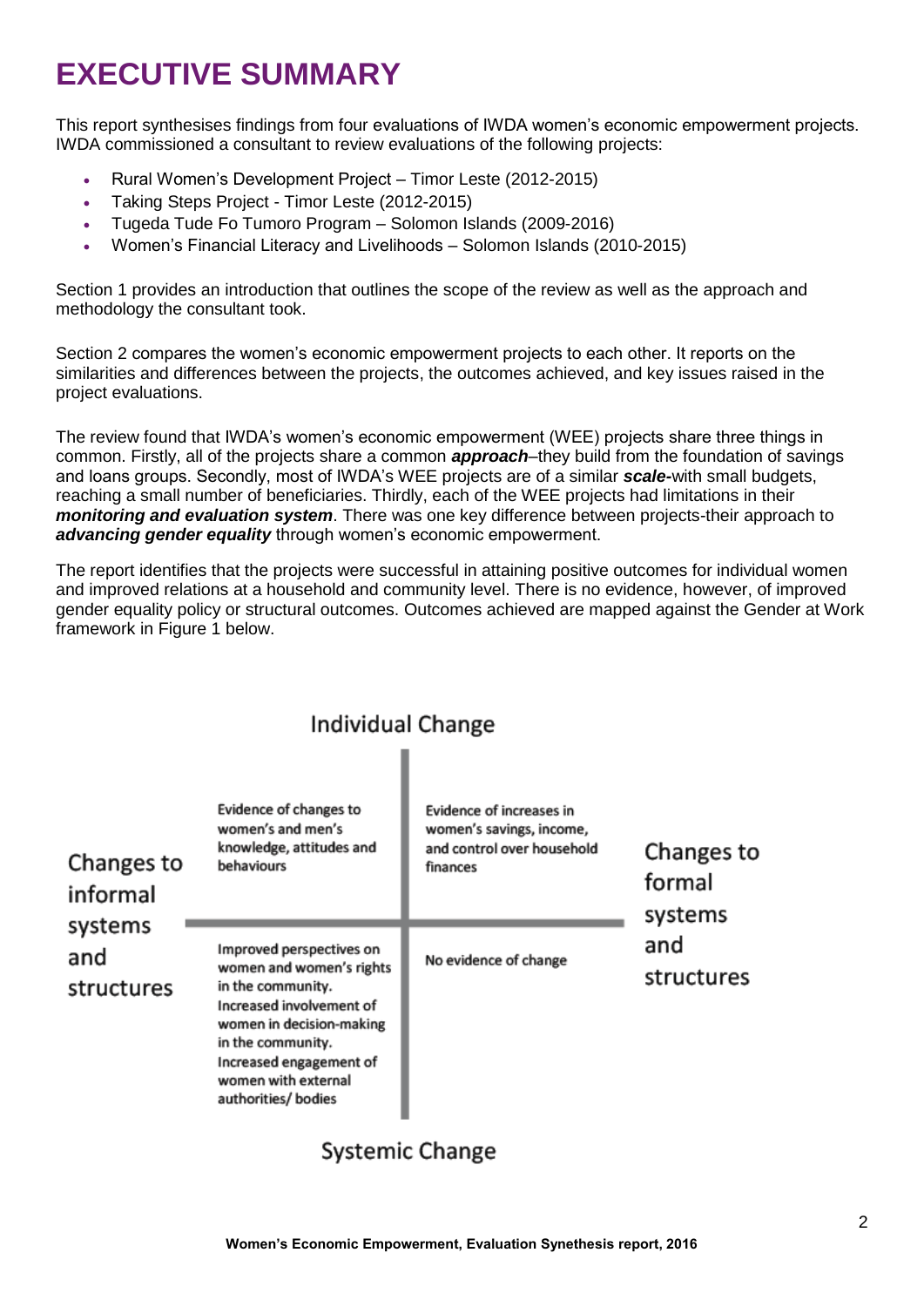There were three key issues raised across the project evaluations that are worth reflecting on. Firstly, the Timor Leste evaluations noted that IWDA should clarify the primary focus of WEE projects-whether economic empowerment or social empowerment. Secondly, IWDA did not choose to invest in projects targeting the formal economy in any of the projects. As a consequence, there is only sporadic evidence of women moving from the subsistence to the informal economy or from the informal to the formal economy, making large investments or significantly increasing the scale of their businesses. Finally, there is an issue of resistance from men in some projects.

Section 3 compares IWDA WEE projects to the international literature. There are four issues that arise from the literature for IWDA to consider. Firstly, literature points to the need to tailor interventions to the needs of particular groups of women. The IWDA evaluations do not seem to show programming that is tailored to the needs of diverse groups of women despite this being acknowledged in IWDA strategy documentation. Secondly, regardless of the particular sub-group of women, evidence points to the need to include a number of consistent features in the WEE programming approach. These features do not consistently seem to be applied in the WEE projects. Finally, research shows the importance of support to women to enter the formal economy or gain supports or protections if remaining in the informal economy. However, all IWDA projects engaged only in the informal economy without addressing policy issues of increasing protection for women workers. Fourthly, migration, especially climate-change related migration, will be an issue effecting women's economic empowerment in the future, particularly in the Pacific.

Section 4 compares WEE projects to the 2012 IWDA Learning Paper. It shows that there are seven issues that remain to be addressed consistently that were identified previously. These are:

- Monitoring and evaluation
- Attention to market demand in developing businesses
- Gender strategy that specifically addresses inequality
- Addressing violence against women
- Adding a policy focus
- Developing activities that value non-cash economic activities
- Support for women in the formal economy

Section 5 concludes with a number of recommendations for IWDA. These are:

- **IWDA develop a women's economic empowerment outcome framework.** This framework can outline how IWDA defines women's economic empowerment, the outcomes it is seeking and potential indicators for outcomes, as well as the strategies IWDA uses to achieve intended outcomes. The framework would not be prescriptive but rather serve as a learning and reflection tool to improve project design and implementation.
- IWDA consider support for projects in the formal economy in addition to current projects in the informal economy and/ or expanding its support in the informal sector to include advocacy for increased support and protection for informal workers. IWDA could consider increasing its support for projects in the formal sector. It currently supports one project in the formal economy, the Cambodian garment factory workers project, however that project was not reviewed as part of this assessment. Where formal work opportunities are limited, for example in Pacific rural and remote contexts, IWDA can consider how it supports informal workers to access additional support and protection.
- **IWDA consider developing projects that target particular sub-groups of women.** IWDA is currently succeeding in savings and loans projects that support micro businesses for poor rural women, particularly older women. Current projects do not address the specific needs of different groups of women beyond this. If IWDA seeks to engage women entrepreneurs or young women it can consider research regarding particular interventions that best suit these sub-groups. This may include investigating the needs of young women to access childcare.
- **Consider sharing learning on engaging with men.** IWDA has generated practice-based evidence on engaging with men in women's economic empowerment projects, including overcoming active resistance from men. Given the limited evidence available internationally on this issue, IWDA can consider developing a learning paper on the issue.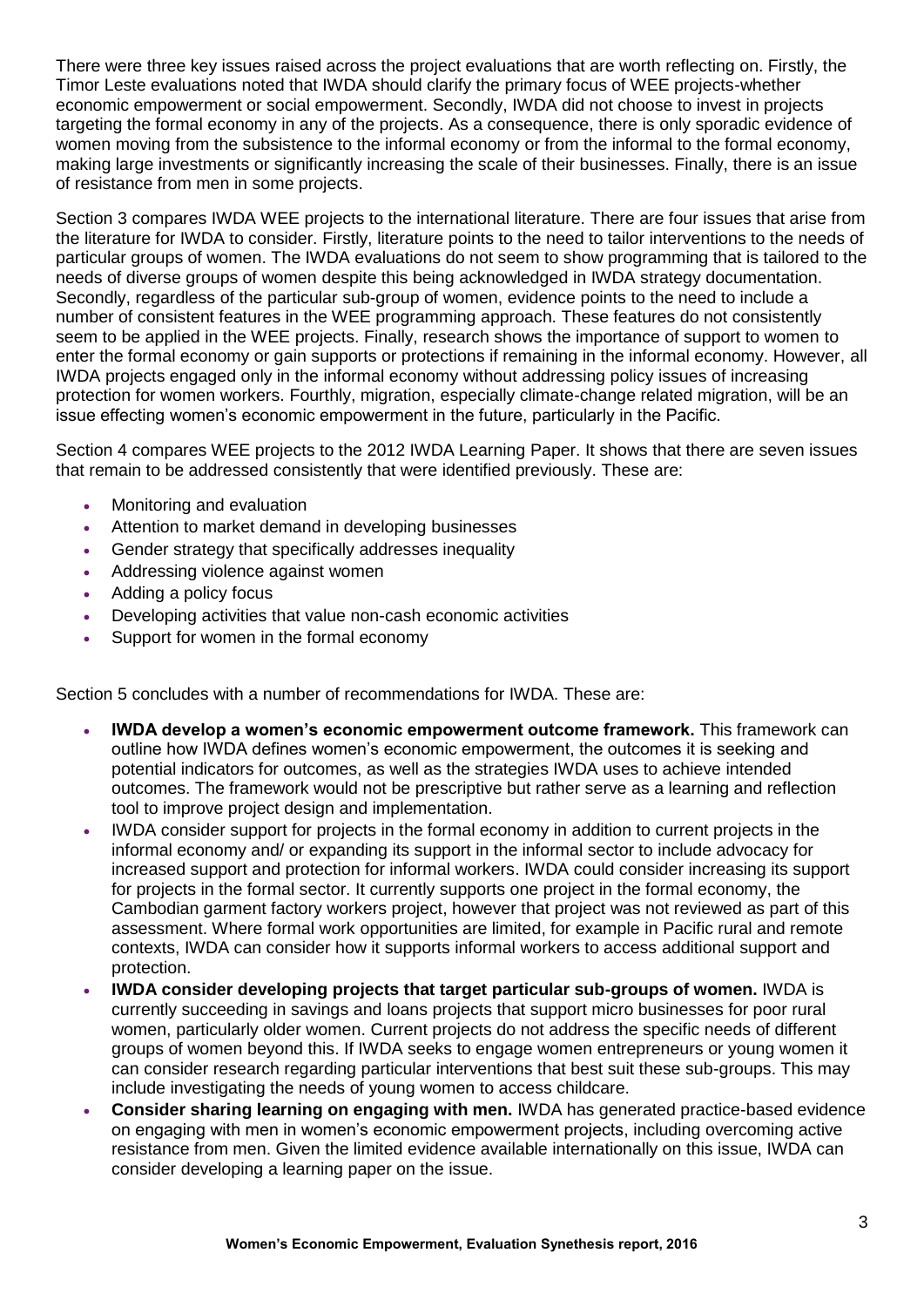# **1. INTRODUCTION**

## **TERMS OF REFERENCE**

The IWDA 2013-2016 Programs Strategy focussed on three thematic priority areas of women's civil and political participation, women's economic empowerment and sustainable livelihoods and women's safety and security.

During the financial year 2015/16, four separate evaluations were conducted of IWDA's long-term women's economic empowerment programs in the Solomon Islands and Timor Leste. IWDA commissioned a consultancy to prepare a synthesis report of the evaluation findings. The report will explore lessons, commonalities and comparisons between the four programs and draw on global literature and frameworks to provide recommendations for IWDA's future economic empowerment program.

The evaluated project/programs were:

#### **Rural Women's Development Project – Timor Leste (2012-2015)**

The Rural Women's Development Project (RWDP) is implemented by Covalima Community Centre (CCC) based in nine communities in Covalima district in Timor-Leste and aims to increase the capacity and opportunity for women to be active in economic life and to participate and become leaders in the community by providing information, training and ongoing support to approximately 90 women involved in nine groups running micro-businesses and savings clubs.

#### **Taking Steps Project - Timor Leste (2012-2015)**

The Taking Steps Project is implemented by Organisasaun Haburas Moris (OHM) in six rural communities in Bobonaro district, Timor Leste and aims to empower women living in rural areas to improve their livelihoods by: supporting over 90 women and 20 men to develop and strengthen group micro-businesses and savings clubs; increasing women's participation and decision-making at the local level; and raising awareness amongst local leaders and district government about women's issues and needs.

#### **Tugeda Tude Fo Tumoro Program – Solomon Islands (2009-2016)**

The 'Tugeda Tude Fo Tumoro' (TTFT) program was a six and a half-year program<sup>1</sup> delivered by IWDA in partnership with Live & Learn Solomon Islands (LLSI) and Live & Learn International (LLI). It is one of 5 programs delivered under the Australian Aid Solomon Islands NGO Partnership Agreement (SINPA). The TTFT program began in 2010 and throughout its lifecycle strategically adapted to a changing context. The program aimed to safeguard natural resources by building community capacity through developing active savings clubs and more secure livelihoods, increasing inclusive decision making in families and communities and building community capacity to develop their own activities.

By integrating a strong gender perspective at the design stage, women's participation would have a major impact on outcomes. By mid-program it increased its focus on savings clubs (SCs) as a key strategy, not only for developing women's leadership capacity but to influence more sustainable and inclusive natural resource management decision making and awareness of gender equality issues. Greater effort was put into working with those CBOs who were committed to developing approaches to natural resource management.

#### **Women's Financial Literacy and Livelihoods – Solomon Islands (2010-2015)**

IWDA has supported West 'Are 'Are Roktanikeni Association (WARA) to implement a series of annual projects from 2010 – 2015 with a consistent focus on Financial Literacy and Livelihoods for rural women. Each year's programming builds on the previous, with a goal of rural women's economic empowerment and strengthened leadership.

-

<sup>1</sup> Initially designed as a 5-year program, with an extension (Phase 6) approved from June 2014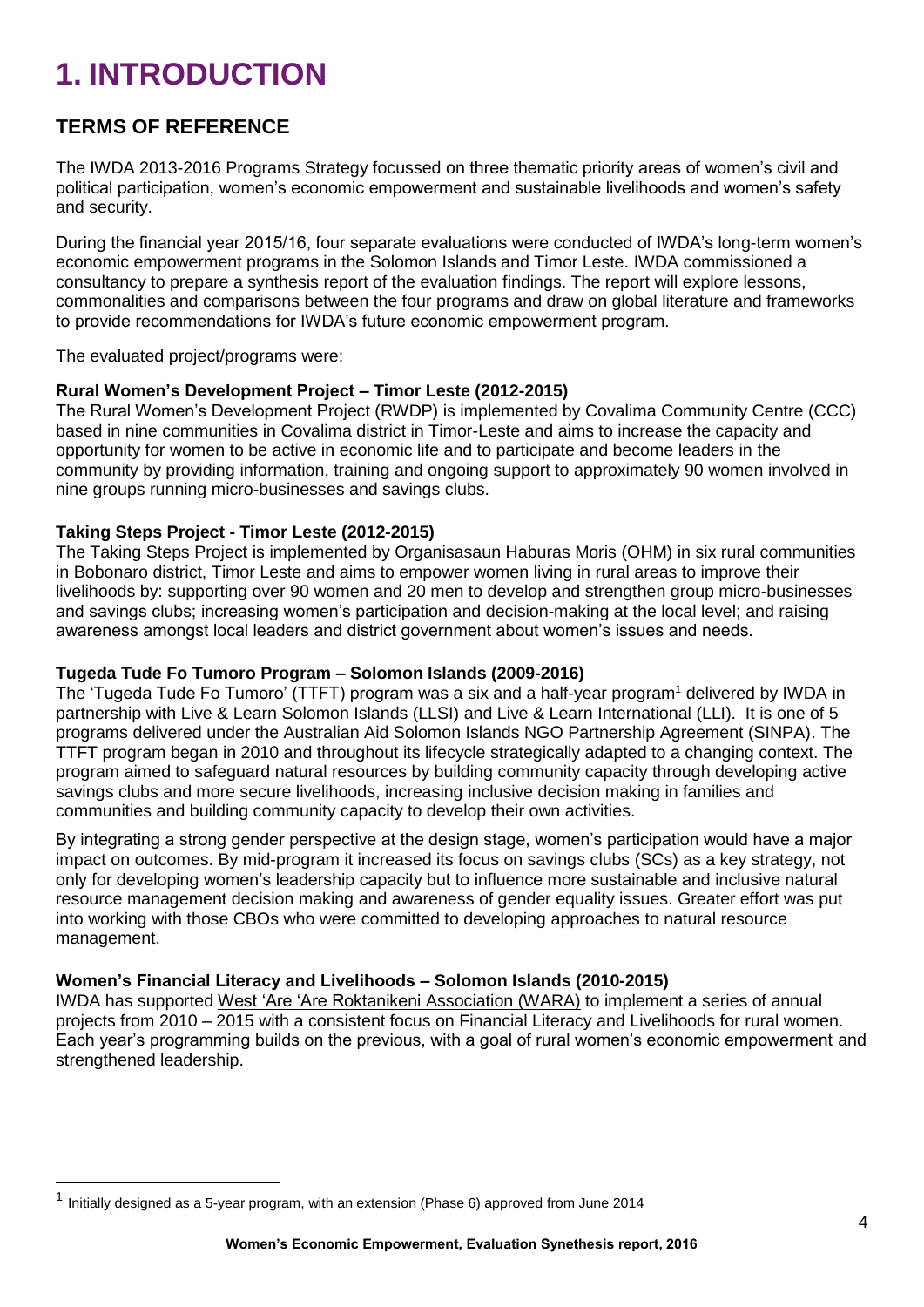### **REVIEW APPROACH**

The consultant took a utilisation focused approach to the review. She worked closely with the IWDA staff who will use the findings to ensure the utility and relevance of findings.

The consultant conducted a comparative review of IWDA's practice. She compared IWDA's practice in three ways. Firstly, she compared findings from the four evaluations to each other. Secondly, the review compared findings from IWDA evaluations to international good practice. Thirdly, she compared IWDA practice over time. The review will compare findings from the current four evaluations to the 2012 review of IWDA practice in the area of women's economic empowerment.

#### **METHODOLOGY**

The consultant undertook a preliminary review of documents. She then meet with key IWDA staff to fill in information gaps, confirm the scope of the review task, and test preliminary findings.

The consultant then undertook a thematic analysis of:

- IWDA strategic documents
- Program evaluation documents
- International literature in the area of women's economic empowerment

The consultant identified key themes from each of the four evaluations and identified similarities and differences across programs.

The consultant identified key themes from the international literature about good practice in the area of women's economic empowerment. She compared the extent to which good practice is reflected in IWDA strategic and program documents and the extent to which IWDA learnings can contribute to international good practice.

The consultant identified key themes from the 2012 IWDA learning paper on women's economic empowerment. She compared the extent learnings from this paper are reflected in current evaluations and IWDA strategic documents.

The consultant developed a draft synthesis report (this report) and briefing sheet (separate attachment) based on the key findings. IWDA staff will review the draft findings and the consultant will review the documents based on this review. The consultant will prepare a presentation based on the revised key findings and present to a larger group of program staff. She will then modify the final documents based on the discussion and feedback from the presentation session.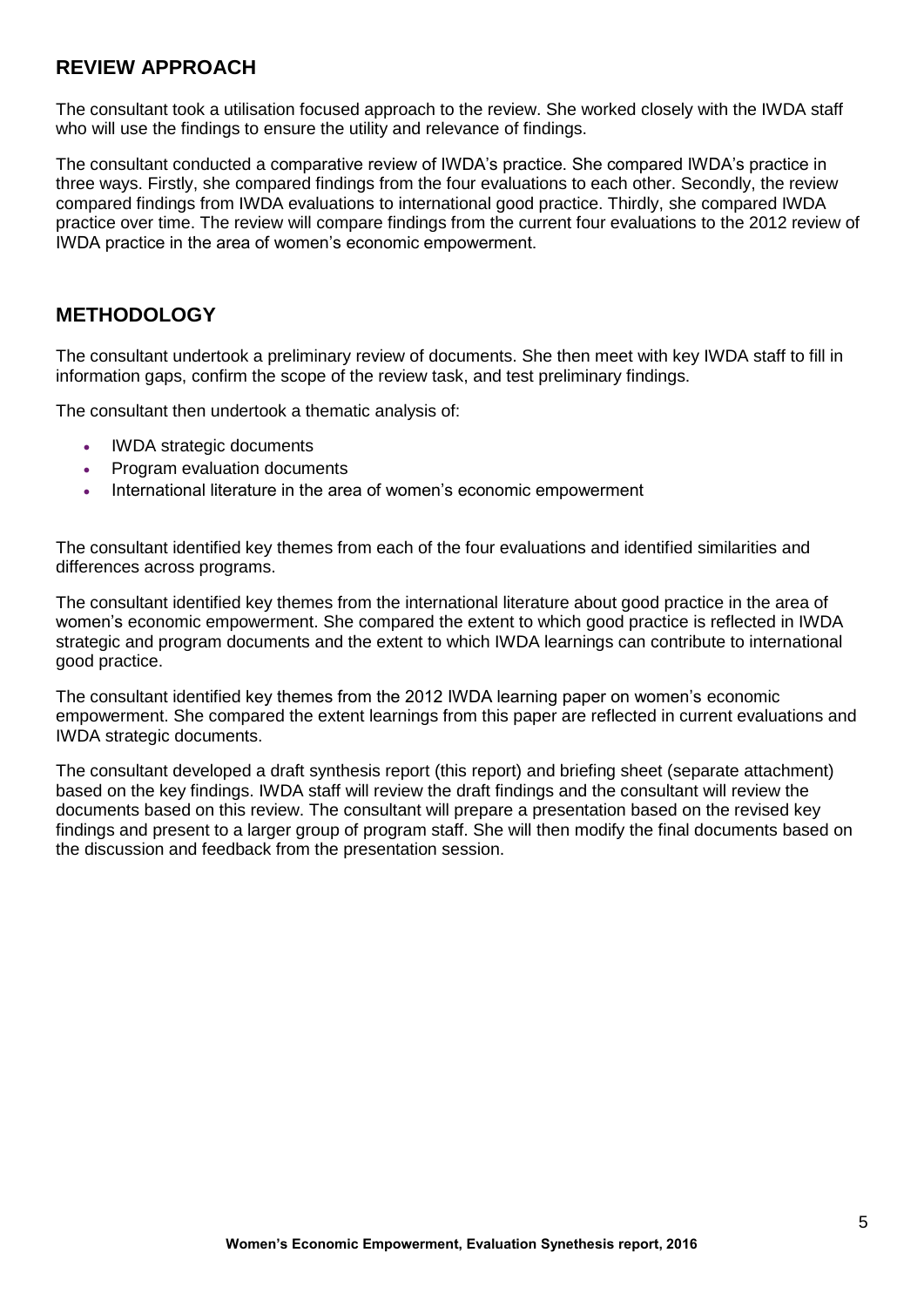# **2. COMPARING WEE PROJECTS TO EACH OTHER**

### **SIMILARITIES BETWEEN THE WEE PROJECTS**

This section outlines the three key similarities between IWDA's women's economic empowerment (WEE) projects: a common *approach*–they build from the foundation of savings and loans groups; the similar *scale* of WEE projects; and the limitations of WEE project *monitoring and evaluation systems*.

All of the four projects share a common *approach* with savings and loans clubs serving as the basis of project activity. In all cases, membership was open to women only. Women across each project joined these clubs, learned to save, learned to manage their finances and (in some cases) developed leadership skills, and gained access to credit. The activity conducted in the clubs, along with other project activity, contributed to a range of outcomes for the women themselves, their families and communities. Section 1.3 provides detail on outcomes achieved.

The projects improved their approach to savings and loans by learning from each other. In the Solomon Islands, WARA had longer experience with savings and loans groups and TTfT learned from WARA's experience. For example, WARA developed a policy that any member could only borrow less than what she has saved. This policy increased the likelihood of the club getting its funding back if necessary without 'shaming' the borrower. TTfT learned from WARA's experience and also developed a policy that any loan must be no more then 80 per cent of the individual's savings account and anyone struggling to repay could have the money deducted from their savings to recoup the loss.

Groups faced a range of issues in implementing the savings and loan approach. In Timor Leste, the groups faced a number of issues including claiming back loans (particularly when groups lent to non-members at higher interest rates) and the quality of record keeping. At the time of the evaluation, CCC was only just introducing savings clubs to the groups in their districts. The evaluation recommended CCC introduce the program slowly, and ensure facilitators have a solid understanding of the processes.

IWDA has learned from the savings and loan approach and these learnings are mirrored in the international literature. For example, the TTfT evaluation found four ways the project mirrored international learnings on savings products: they reduce the barriers to accessing financial services; they develop flexible commitment devices that do not tie the saver too tightly to a target goal and allow flexibility in how the money is used; savings and loans groups are for women only, increasing the women's control of funds which also led to improved saving; and savings and loans groups build on the positive influence of peers in encouraging savings. 2

Most (three of four) of IWDA's women's economic empowerment projects are of a similar small *scale*. As shown in Table 1, IWDA supported one large-scale and broader scope project, the Tugeda Tude Fo Tumoro (TTtF) Program, which had a budget of over AUD 4M over a six year period. The remaining three projects had budgets of less than \$340,000 – these funds were available to the Solomon Islands projects over a three year period and the Women's Financial Literacy and Livelihoods Project in Timor Leste over a five year period. The average budget across the three smaller scale projects (the Rural Women's Development Project, Taking Steps Project, and the Women's Financial Literacy and Livelihoods Project) was \$230,000.

As well as having small budgets, the projects reached relatively small numbers of beneficiaries. The two projects in Timor Leste projects (the Rural Women's Development Project and Taking Steps Project) each reached around 100 people. The Women's Financial Literacy and Livelihoods Project reached approximately 1000 people. On the other hand TTfT, the much larger scale project, reached over 4,000 people.

<sup>-</sup><sup>2</sup> Karlan, D, Ratan, Aishwarya, and Zinman, J. 2014. Savings by and for the poor: A research review and agenda. *Review of Income and Wealth*. Vol 60, Issue 1.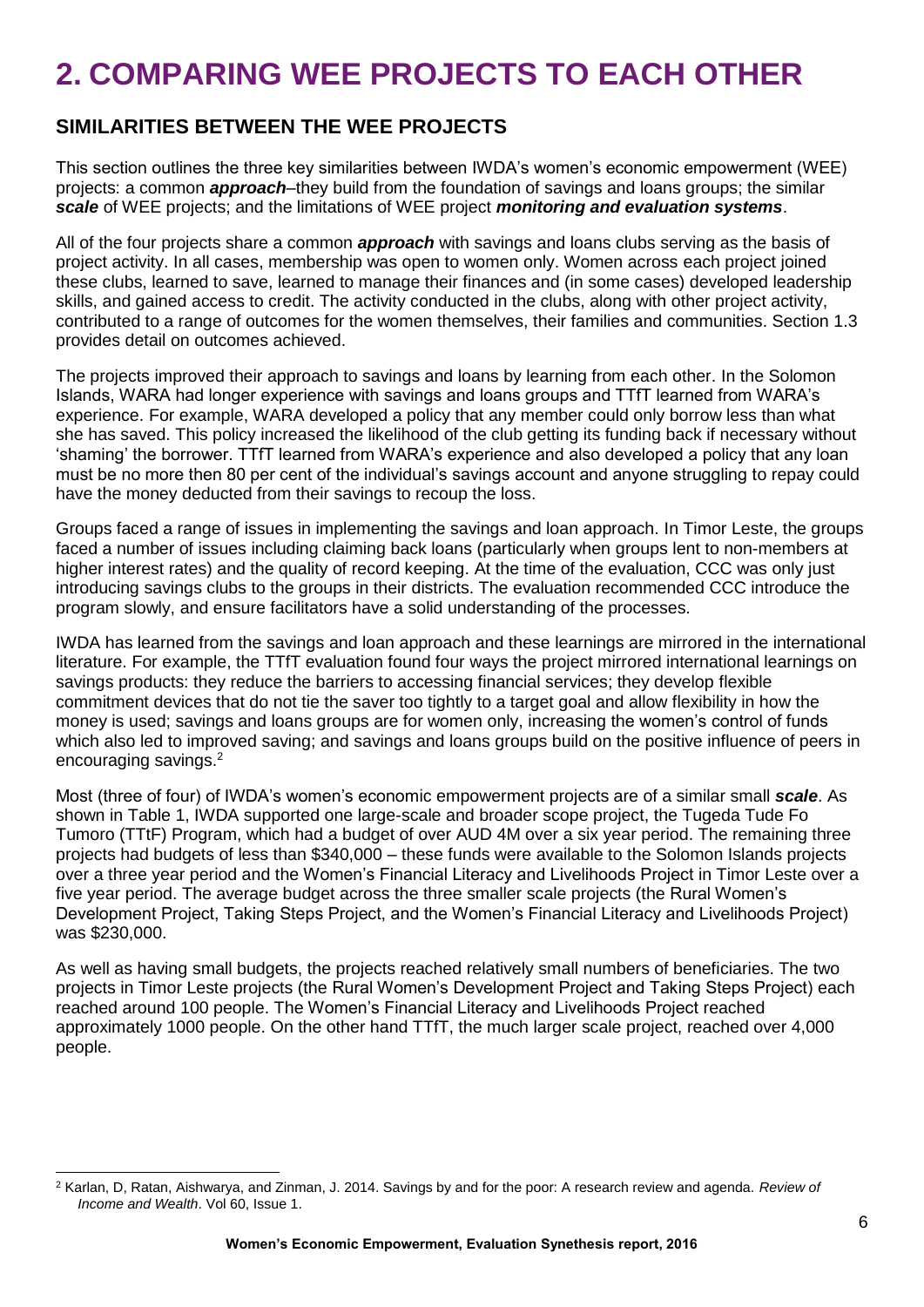#### **TABLE 1: COMPARATIVE ANALYSIS OF IWDA WEE PROJECTS**

| <b>PROJECT NAME</b>                                                 | <b>RURAL WOMEN'S</b><br><b>DEVELOPMENT PROJECT</b>                                                                                                                                                                                                                                                                                                                                                                                                                              | <b>TAKING STEPS PROJECT</b>                                                                                                                                                                                                                                                                                                                                                                                                                                                                                | <b>WOMEN'S FINANCIAL</b><br><b>LITERACY AND</b><br><b>LIVELIHOODS PROJECT</b>                                                                                                                                                                                                                                                                                                                                                                                                                                                  | <b>TUGEDA TUDE FO</b><br><b>TUMORO (TTTF)</b><br><b>PROGRAM</b>                                                                                                                                                                                                                                                                                                                                                                                                                                                        |
|---------------------------------------------------------------------|---------------------------------------------------------------------------------------------------------------------------------------------------------------------------------------------------------------------------------------------------------------------------------------------------------------------------------------------------------------------------------------------------------------------------------------------------------------------------------|------------------------------------------------------------------------------------------------------------------------------------------------------------------------------------------------------------------------------------------------------------------------------------------------------------------------------------------------------------------------------------------------------------------------------------------------------------------------------------------------------------|--------------------------------------------------------------------------------------------------------------------------------------------------------------------------------------------------------------------------------------------------------------------------------------------------------------------------------------------------------------------------------------------------------------------------------------------------------------------------------------------------------------------------------|------------------------------------------------------------------------------------------------------------------------------------------------------------------------------------------------------------------------------------------------------------------------------------------------------------------------------------------------------------------------------------------------------------------------------------------------------------------------------------------------------------------------|
| <b>COUNTRY AND DISTRICT</b>                                         | Timor Leste, Suai, Covalima                                                                                                                                                                                                                                                                                                                                                                                                                                                     | Timor Leste, Maliana, Bobonaro                                                                                                                                                                                                                                                                                                                                                                                                                                                                             | Solomon Islands, West 'Are<br>'Are                                                                                                                                                                                                                                                                                                                                                                                                                                                                                             | Solomon Islands.<br>Kolombangara, Rendova,<br>Isobel, East Malaita, Makira,<br>Rennel                                                                                                                                                                                                                                                                                                                                                                                                                                  |
| <b>PARTNER</b>                                                      | <b>Covalima Community Centre</b><br>(CCC)                                                                                                                                                                                                                                                                                                                                                                                                                                       | Organisasaun Haburas Moris<br>(OHM)                                                                                                                                                                                                                                                                                                                                                                                                                                                                        | West 'Are 'Are Rokotanikeni<br>(WARA)                                                                                                                                                                                                                                                                                                                                                                                                                                                                                          | Live & Learn Solomon Islands<br>(LLSI) and Live & Learn<br>International (LLI)                                                                                                                                                                                                                                                                                                                                                                                                                                         |
| <b>YEARS</b>                                                        | 2012-2015                                                                                                                                                                                                                                                                                                                                                                                                                                                                       | 2012-2015                                                                                                                                                                                                                                                                                                                                                                                                                                                                                                  | 2010-2015                                                                                                                                                                                                                                                                                                                                                                                                                                                                                                                      | 2009-2016                                                                                                                                                                                                                                                                                                                                                                                                                                                                                                              |
| <b>NUMBER AND</b><br><b>DEMOGRAPHICS OF</b><br><b>BENEFICIARIES</b> | 94 members overall, with 87<br>women and 7 men <sup>3</sup> . Most of the<br>women involved were older,<br>some widowed, and most had<br>low levels of literacy with<br>around half from rural areas and<br>half from peri-urban areas                                                                                                                                                                                                                                          | 118 members, with 93 women<br>and 25 men<br>Most of the women involved<br>were older, some widowed, and<br>most had low levels of literacy<br>from poor rural areas                                                                                                                                                                                                                                                                                                                                        | Overall there are 1065 WARA<br>members across 13 zones.<br>Training in management and<br>governance of revolving funds<br>was conducted with 450<br>members.                                                                                                                                                                                                                                                                                                                                                                   | 4857 direct beneficiaries, of<br>which 2,941 (61%) women and<br>young women and 1,916 (39%)<br>men and young men, across 52<br>rural communities in 5<br>provinces of Solomon Islands.                                                                                                                                                                                                                                                                                                                                 |
| <b>BUDGET</b>                                                       | \$240,00                                                                                                                                                                                                                                                                                                                                                                                                                                                                        | \$336,00                                                                                                                                                                                                                                                                                                                                                                                                                                                                                                   | \$113,00                                                                                                                                                                                                                                                                                                                                                                                                                                                                                                                       | \$4,010,915                                                                                                                                                                                                                                                                                                                                                                                                                                                                                                            |
| <b>OBJECTIVES</b>                                                   | To increase women's<br>1.<br>capacity and<br>opportunity to be<br>active in economic life<br>in both the family and<br>community<br>2.<br>To increase women's<br>capacity and<br>opportunity to<br>participate and<br>become leaders in the<br>community<br>3.<br>To increase respect<br>and support from men<br>in the family and<br>community leaders<br>To increase capacity of<br>4.<br>staff, so that CCC can<br>become a 'bridge for<br>development' for the<br>community | To support women and<br>$\mathbf{1}$ .<br>the community develop<br>and control micro-<br>businesses to increase<br>their income.<br>2.<br>To increase women's<br>participation in<br>leadership and<br>decision making at the<br>community and local<br>government level.<br>3.<br>To advocate to local<br>leaders and district<br>government about<br>women's issues and<br>needs.<br>4.<br>To strengthen the<br>capacity of OHM to<br>implement programs<br>and become a<br>sustainable<br>organisation. | Goals and activities agreed<br>annually. Common themes:<br>1. Empowering women to<br>improve their lives<br>through building<br>sustainable livelihoods,<br>financial literacy, small<br>income generating<br>activities and access to<br>savings clubs and<br>micro finance loans<br>Developing women's<br>2.<br>confidence and<br>leadership and<br>encouraging progress<br>towards greater<br>equality between<br>women and men and<br>between groups of<br>women,<br><b>Strengthening WARA</b><br>3.<br>as an organisation | <b>Inclusive Sustainable</b><br>1.<br><b>Natural Resource</b><br>Management CBOs<br>are capable of holding<br>government and<br>extractive industries to<br>account<br>2.<br>Communities<br>safeguarding natural<br>resources by practicing<br><b>ISNRM</b><br><b>Communities have</b><br>3.<br>more secure livelihood<br>and can consistently<br>meet their needs<br>4.<br>Communities<br>practising more<br>inclusive decision-<br>making at all levels<br>5.<br>Communities<br>implementing their own<br>activities |

 $3$  Men were allowed to contribute savings into their wife's accounts

-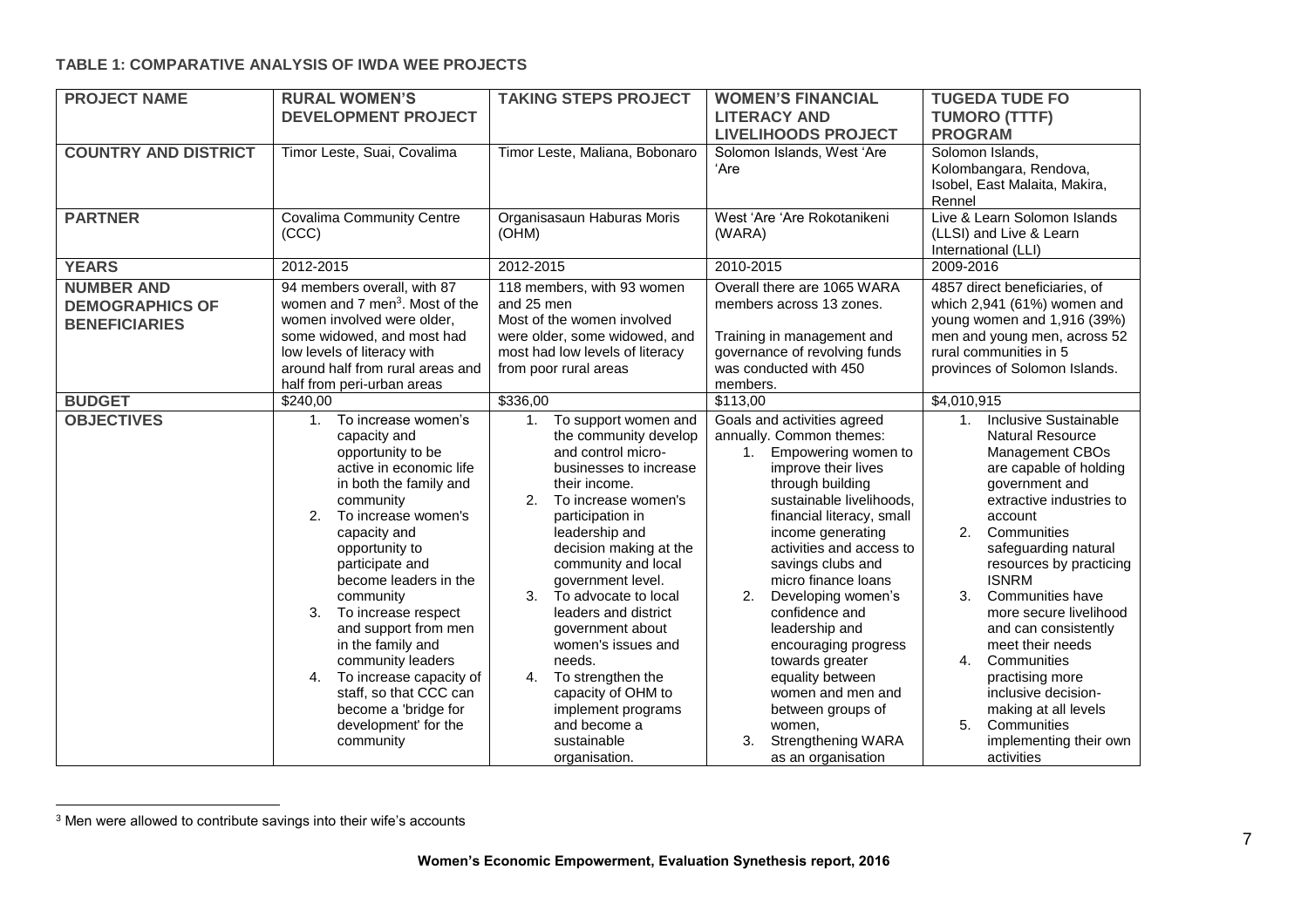Each of the projects had limitations in their *monitoring and evaluation system and resourcing.* For example, only one of the projects collected baseline data. This lack of baseline data made it difficult to assess changes brought about by the project. The Solomon Islands evaluations tried to compensate for this lack of data by getting women to retrospectively develop a baseline of earnings. The retrospective development of baselines has limitations, given the known deficiencies in memory recall.

As another example of the limitations in the projects' monitoring and evaluation systems, only one project (TTfT) had a Theory of Change and a monitoring and evaluation plan. None of the evaluations referred to a monitoring and evaluation framework or plan. And there was no reference to intended intermediate or long term outcomes or a theory of change in the evaluations. The lack of a framework, plan or indicators of change again limited the ability of project staff to assess project progress or assess outcomes at the end of the project life.

This lack of a consistent approach to or emphasis on monitoring and evaluation of WEE programs stands in contrast to recent learning documented in international literature. IWDA can consider drawing from research on frameworks for understanding progress in the area of women's economic empowerment that address multiple and interconnected levels of change developed by ICRW, DFAT, and the United Nations Foundation together with the ExxonMobil Foundation.

ICRW identifies women's economic empowerment as being comprised of two inter-related components: *economic advancement* that includes skills and resources to compete in markets; and *power and agency*, that is fair and equal access to economic institutions. In addition to these components, organisations must address the underlying factors that contribute to women's economic disempowerment: *individual and community resources* including human, financial, social and physical capital and *norms and institutions*  including gender defined roles and expectations and the organisational and social systems that codify these gender defined roles and expectations.

DFAT's Office of Development Effectiveness commissioned an evidence review on women's leadership. Although the three levels of change required were identified in relation to women's leadership, these have applicability to women's economic empowerment as well. The three levels are agency, relations and structural conditions, described further below:

- Agency is about women having knowledge, confidence and skills
- Relations can include women being connected with others (both women and men) through coalitions, networks and other forms of collective action. It can also include changes at the household level (e.g. around equity of household decision-making, women being free from violence)
- Structural conditions include the accepted cultural and social rules, norms and institutions that surround and condition women's choices and chances

The United Nations Foundation and the ExxonMobil Foundation commissioned Monitoring And Evaluation Guidelines For Women's Economic Empowerment Programs in 2015. These guidelines define WEE as an increase in women's productivity, income,and wellbeing. Based on this definition, the guidelines have developed a set of direct outcomes, intermediate outcomes, and final outcomes for two groups of women: urban women entrepreneurs and business leaders, and rural women entrepreneurs and farmers. Indicators are included in Appendix 1.

## **DIFFERENCES BETWEEN THE WEE PROJECTS**

Each of the projects approached the issue of *advancing gender equality* through women's economic empowerment differently.

In the Solomon Islands, the Women's Financial Literacy and Livelihoods Project took a 'Complementary but Separate by Gender' cultural approach that gives separate but equal access to authority, resources and leadership. By taking this approach, that does not address gender inequality directly, WARA was successful in contributing to increased women's decision making in the family and community. There is no data, however, on increased uptake by men of household tasks nor on changes in attitudes on the rights of women. TTfT, on the other hand, provided explicit gender awareness training and discussion forums across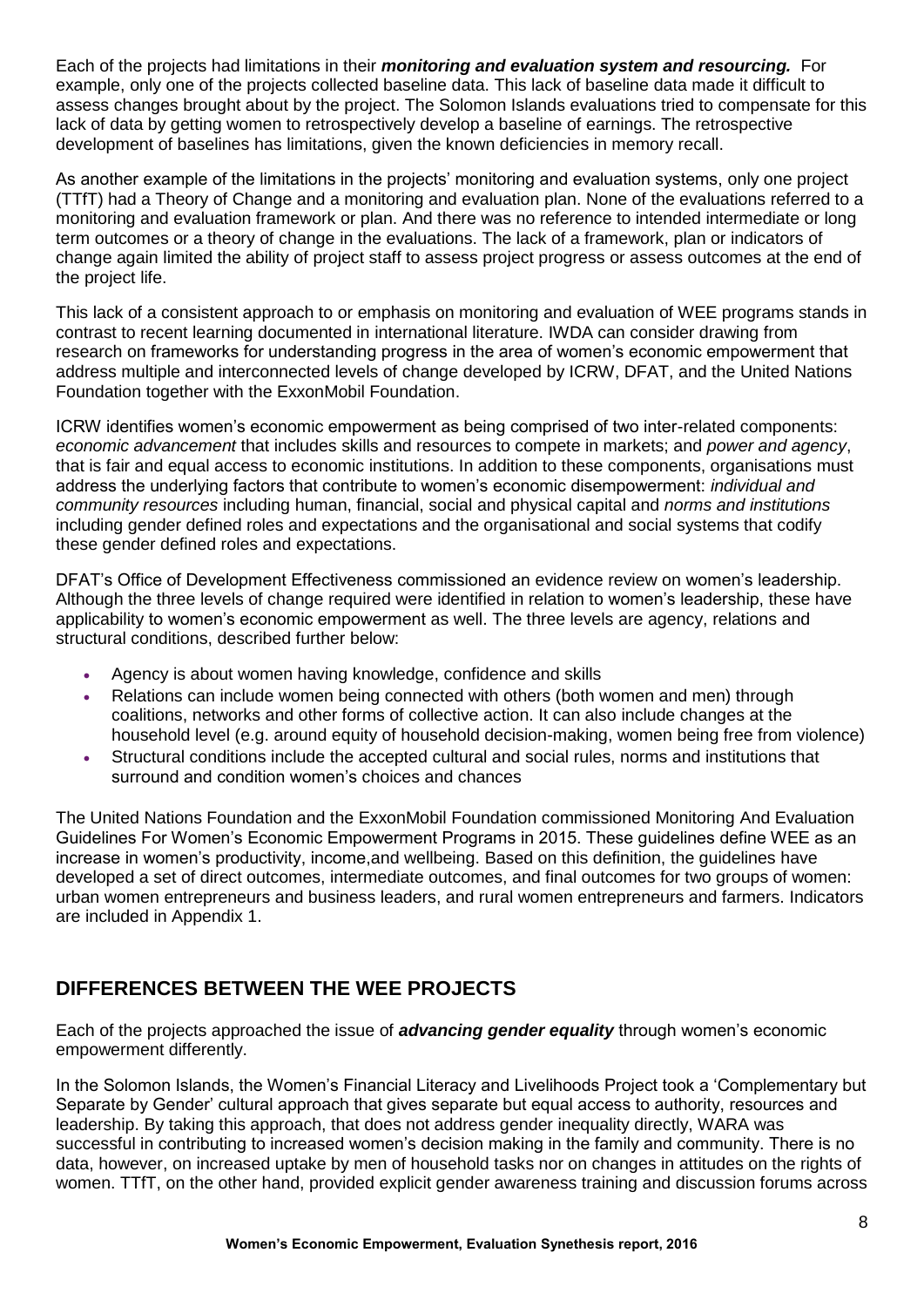the six years of the project. Women reported in each evaluation site that families more consciously planned how to work together to improve their income, husbands were more likely to offer to look after children while the mother went to market or help carry heavy produce to the market for their wives. There were changes also in regards to family and community decision making. In a range of small household surveys carried out in each province between February 2013 and June 2015 women reported greater participation in decision making in their own home, as well as broader community decision making.

The two projects in Timor Leste also took different approaches to advancing gender equality through women's economic empowerment. CCC focused on improving men's respect and support within program activities while OHM focused on increasing women's income, and supporting women's leadership. The evaluation of both projects in Timor Leste pointed to the need for OHM to deliver gender relations training if the partnership with IWDA continues.

*While both organisations have successfully fulfilled their programming objectives at the community level, CCC's strategic approach including a gender focus appears to have made more impact for the women by changing household dynamics. Including a gender relations element also was recommended in the previous evaluation conducted in 2011, and is more in alignment with IWDA's overall strategic vision. Should the partnership with IWDA be renewed, it is recommended that OHM include a specific gender focus in their programming. Pg 9*

It may be useful for IWDA to consider working with partners to ensure explicit training or advocacy in the area of women's rights on each women's economic empowerment project and the development of standard tools. This issue becomes particularly important given that each WEE project includes livelihoods activities that, while increasing income, also increase women's workload. Gender relations training may be a useful contribution to renegotiation of tasks within the household and community.

The need to explicitly address the structural conditions and power relations that influence women's choices is identified as an important lesson in the ODE Women's Leadership Evidence Review.<sup>4</sup>While the evidence review addressed women's leadership in particular, the lessons may be equally applicable to the area of women's economic empowerment. The lessons identified were that supporting women's leadership must go beyond strengthening women's skills and knowledge and also address the broader cultural and social constraints which define women's roles, and norms regarding masculinity. Changes in household gender relations can create the space for leadership in other spheres.<sup>5</sup> Men and women sharing equitably in household tasks and care-giving, and women being free from domestic violence, can have ripple effects into the broader community, because these transform inequality. The ODE Women's Leadership Evidence Review recommended that *strategies… should consider a mix of approaches which aim to achieve change in multiple spheres of women's lives.* 

## **OUTCOMES FROM THE WEE PROJECTS**

The review has identified outcomes at each level from evaluation reports and mapped these against the four quadrants of the Gender at Work framework. The outcomes are listed below to give an indication of changes that IWDA projects have contributed to. The outcomes are also listed as a starting contribution to a women's economic empowerment monitoring and evaluation framework, should IWDA decide to develop one.

### INDIVIDUAL INFORMAL OUTCOMES

- Women have more confidence
- Women have more capacity (they know how to save, are more financially literate, manage their money better and are better leaders)
- Men understand and are more supportive of women's rights

<sup>-</sup>4 Martinez, 2006, 6.

<sup>5</sup> Oxfam Novib, *Women leading change: experiences promoting women's empowerment, leadership, and gender justice case studies of five Asian organizations*, Oxfam Novib, 2011.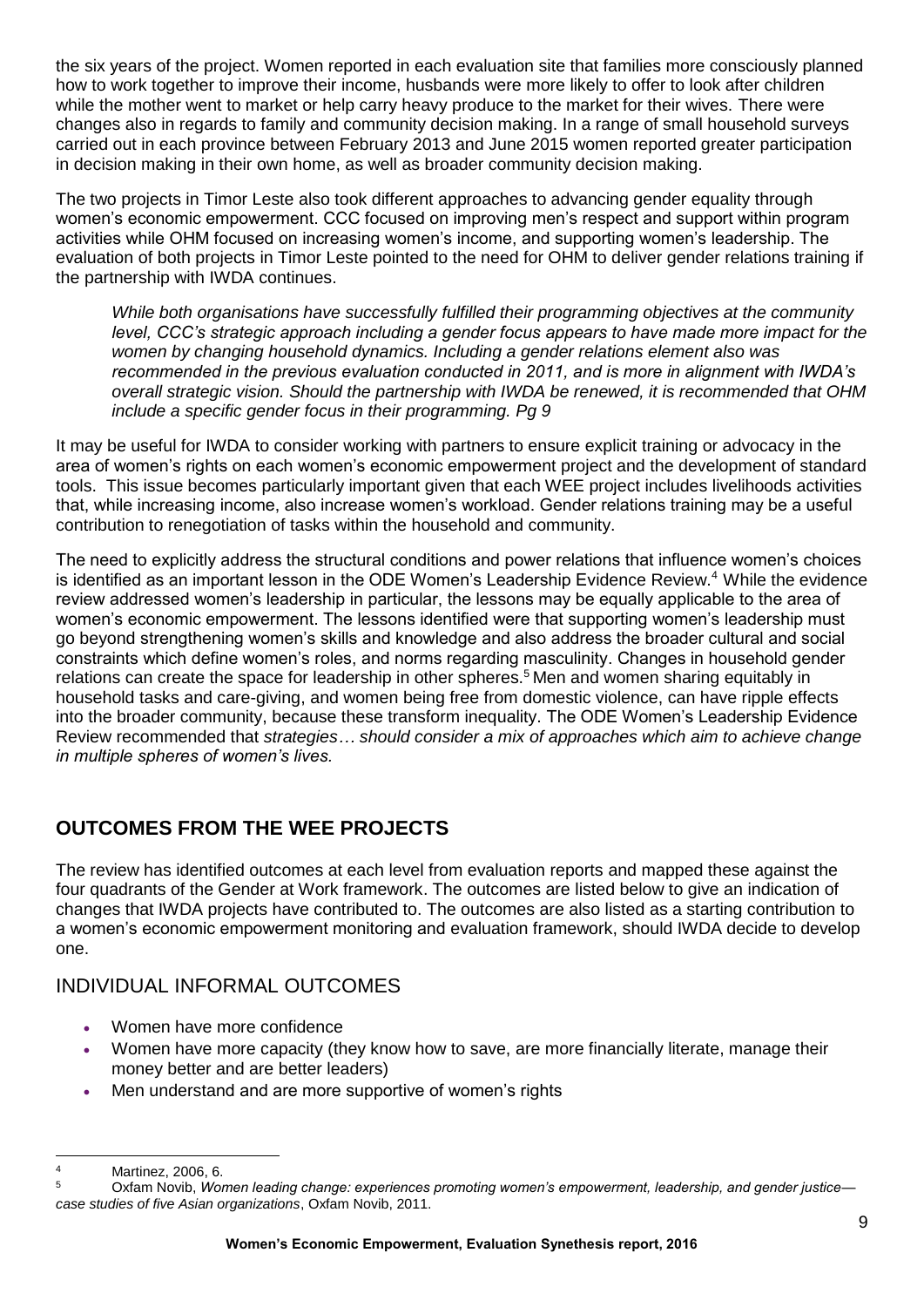## INDIVIDUAL FORMAL OUTCOMES

- Women have more savings
- Women have more income
- Women have greater control over household finances
- Women have new or strengthened relations with other women in the community
- Men and women relate to each other better in the household
- Men take on household tasks that were previously categorised as 'women's work'

### HOUSEHOLD AND COMMUNITY OUTCOMES

- Improved perspectives and attitudes on women and women's rights in the community
- Increased involvement of women in decision-making within the community
- Increased engagement of members with external authorities/ bodies

#### STRUCTURAL OR POLICY OUTCOMES

• No evidence of policy or structural change

Table 2 provides details of outcomes achieved across the project at each level, including details of evidence.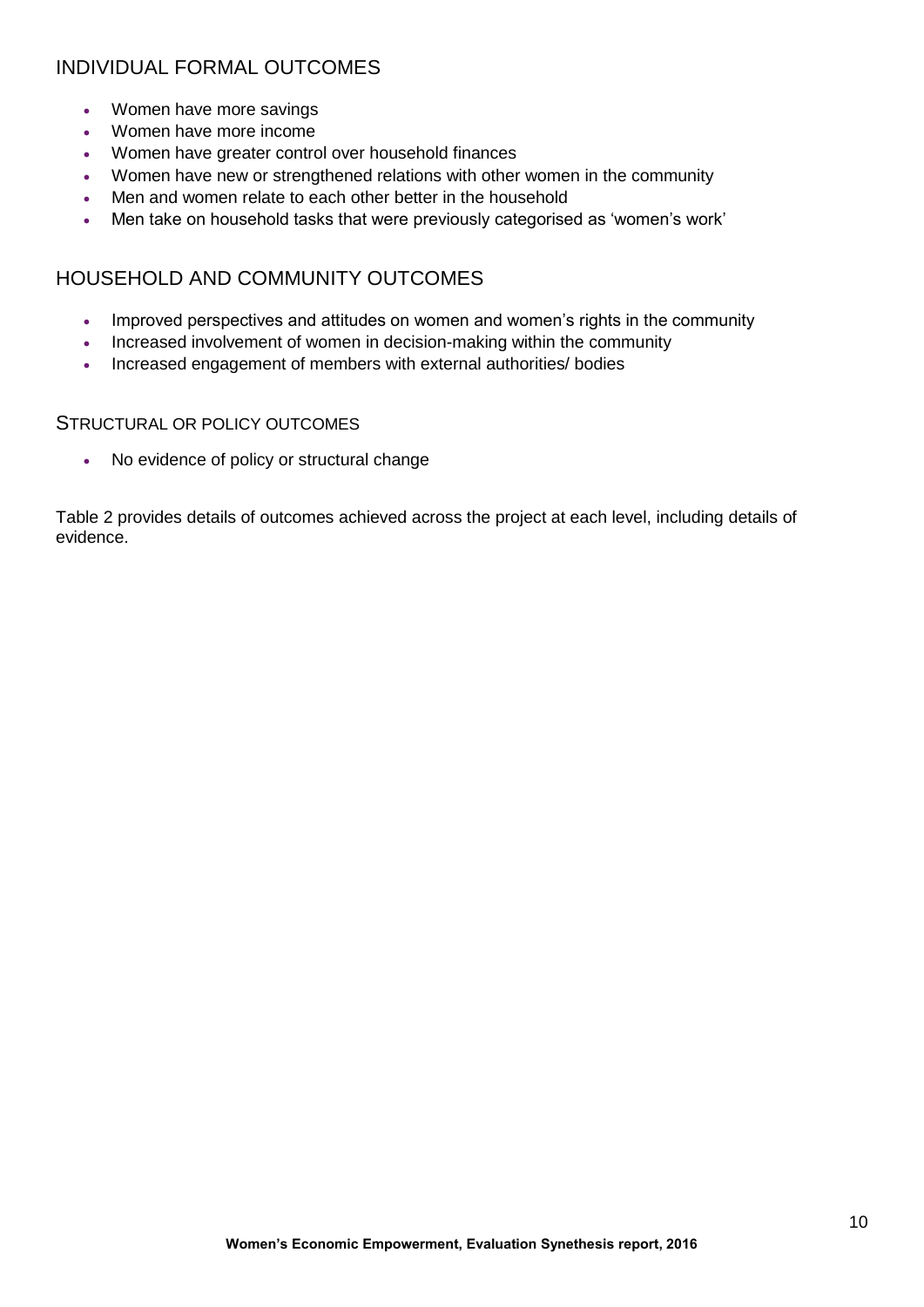#### **TABLE 2: OUTCOMES ACHIEVED ON IWDA WEE PROJECTS**

| <b>LEVEL</b> | <b>OUTCOMES</b>                                                                                    | <b>EVIDENCE</b>                                                                                                                                                                                                                                                                                                                                                                                                                                                                                                                                                                                               |
|--------------|----------------------------------------------------------------------------------------------------|---------------------------------------------------------------------------------------------------------------------------------------------------------------------------------------------------------------------------------------------------------------------------------------------------------------------------------------------------------------------------------------------------------------------------------------------------------------------------------------------------------------------------------------------------------------------------------------------------------------|
| Individual   | Women have more confidence                                                                         | WARA women members report that being able to save increases their self-esteem and confidence.<br>WARA Evaluation pg. 13                                                                                                                                                                                                                                                                                                                                                                                                                                                                                       |
|              |                                                                                                    | Women from both organisations reported that saving increases their self-esteem and confidence and<br>$\bullet$<br>sense of control in their family. SI Synthesis paper, pg. 8                                                                                                                                                                                                                                                                                                                                                                                                                                 |
|              |                                                                                                    | As the leader of one group explained, 'In the past, I was too scared to talk to the xefe suku. I had no<br>$\bullet$<br>reason to speak to him, and I didn't speak in meetings. I didn't have anything to do with the<br>community leaders. But now I can go talk to him, or telephone him. When I started I thought this was<br>a big responsibility, but I'm confident now. If I have something to say, I'll just say it. <sup>6</sup> Timor Leste<br>Combined Evaluation Report, Pg. 18                                                                                                                    |
|              | Women have more capacity (they<br>know how to save, are more<br>financially literate, manage their | WARA data show improvements in women's financial literacy in Zones 1, 2 & 3. Before WARA<br>started 50 per cent of women could not add up at all and only 20 per cent could add up to two digits.<br>In 2015, only seven per cent could not add up and 65 per cent were able to add up two digits. Pg 12                                                                                                                                                                                                                                                                                                      |
|              | money better and are better leaders)                                                               | WARA Group Leaders explained that in taking on leadership roles they have gained new skills in<br>problem solving, running a meeting, keeping records and in some cases project management Pg 14                                                                                                                                                                                                                                                                                                                                                                                                              |
|              |                                                                                                    | As part of the TTfT evaluation members from 6 community SCs were asked to identify their financial<br>skills at the start of the SC and compare this with 2015. Before the SCs there were some<br>communities where most women were financially illiterate or had only basic adding skills and others<br>where most women could add up to double figures or more. Many women who were educated or had<br>extensive experience in marketing fell into the latter category. By 2015 nearly every woman involved<br>in SCs from the 6 communities could add up at least to double figures. TTfTevaluation, pg 21 |
|              | Women have more savings                                                                            | On the Women's Financial Literacy and Livelihoods Project the WARA's savings clubs have provided<br>greater financial stability for families and some report has kept them above poverty. In each zone<br>there are varying proportions of WARA members who are saving with the average percentage of<br>savers across all zones being 65% or a total of 694 members. However in some active zones there<br>are over 85%. Rural members have saved an average of \$480 SBD across 15-18 months and urban<br>members have saved an average of \$1,102 SBD across the last 18 months. Pg 10                     |
|              |                                                                                                    | By mid-2015 the TTFT clubs had saved close to \$761,802 SBD Solomon dollars with around a third<br>of this money out on loan. Each club had an average savings of \$39,048 SBD or \$426 SBD per<br>person. Because women were saving to pay ongoing costs they withdrew regularly and in June 2015<br>a total of \$91,000 SBD was available in savings. In reality some women and clubs were capable of<br>saving greater money than others. TTfT evaluation, pg. 19                                                                                                                                          |
|              | Women have more income                                                                             | There are no baseline figures to compare outcomes but it was not unusual for women to report they<br>$\bullet$<br>were earning SBD \$1500-3000 a month per person from their gardens; substantially better outcome<br>than before they joined the SC and participated in livelihoods training. TTfT evaluation                                                                                                                                                                                                                                                                                                |
|              |                                                                                                    | In Makira it is estimated across the two SCs of Tawatana and Kawa that together they have around<br>40 farmers currently raising \$70,000 per season and in East Malaita one savings group Makasu has<br>10 cocoa farmers who have raised around \$24,000 in 2015. TTfT evaluation, Pg 16                                                                                                                                                                                                                                                                                                                     |

 6 Interview, *xefe* women's group APAM, *suku* Manapa, district Bobonaro, 5 August 2015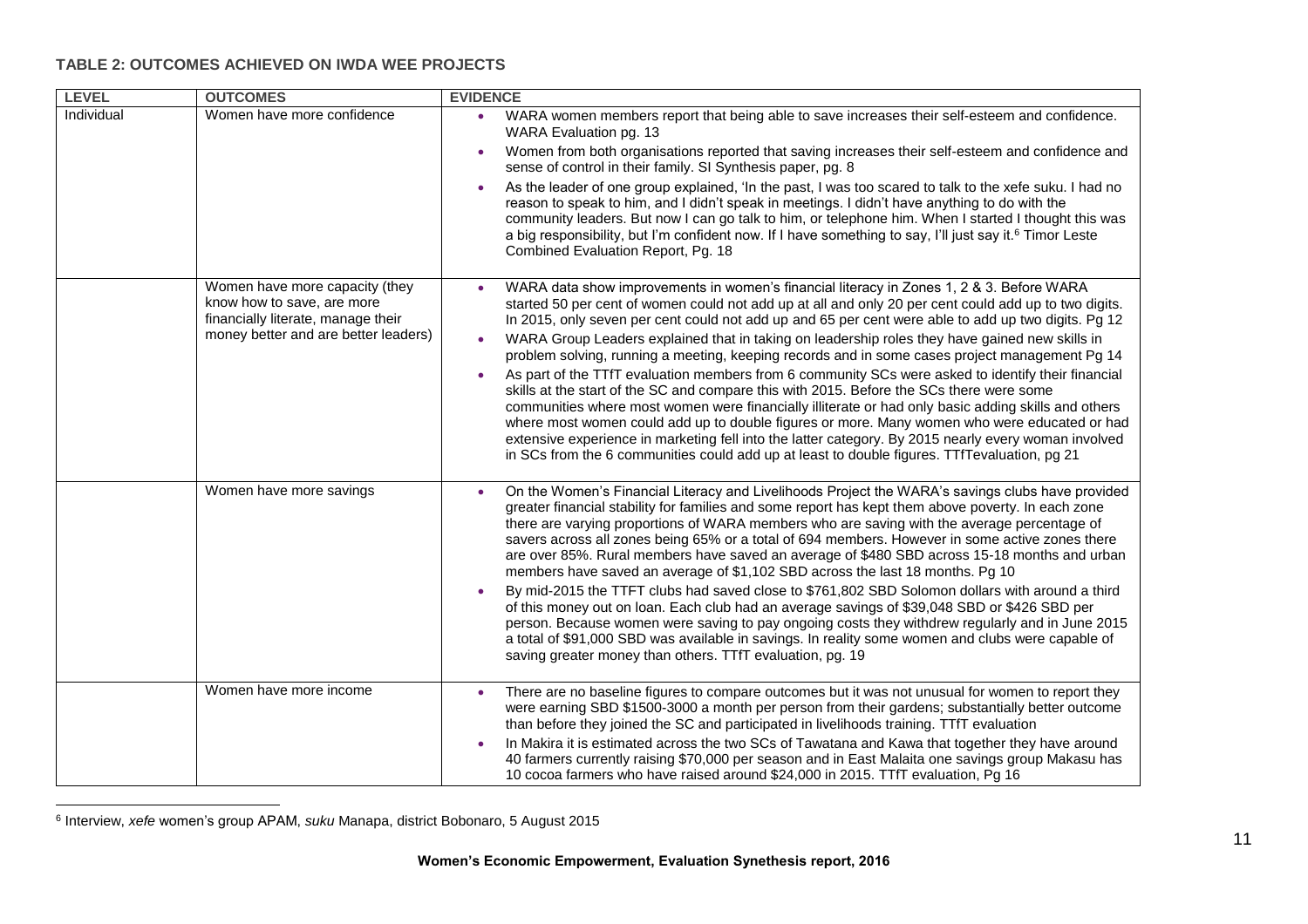| <b>LEVEL</b> | <b>OUTCOMES</b>                                       | <b>EVIDENCE</b>                                                                                                                                                                                                                                                                                                                                                                                                                                                                                                                                                                                                                                                               |
|--------------|-------------------------------------------------------|-------------------------------------------------------------------------------------------------------------------------------------------------------------------------------------------------------------------------------------------------------------------------------------------------------------------------------------------------------------------------------------------------------------------------------------------------------------------------------------------------------------------------------------------------------------------------------------------------------------------------------------------------------------------------------|
|              |                                                       | In 2015, women in TTFT SCs reported as part of routine monitoring an increase in income due to<br>savings training and access to livelihood opportunities. This included 100% of mature women over<br>30, 84% of women aged 20-29 and 90% of young women aged 13 to 19. Produce for selling varied<br>with the context of each province. All SCs sold vegetables, fruits, cooked foods, some betel nut,<br>copra, fish, and where fathers were working in the logging industry some contributed pay. TTfT<br>evaluation, pg. 19                                                                                                                                               |
|              |                                                       | It is estimated that most groups earn between \$1/\$2 for some handicraft products, up to \$150, in the<br>case of APAM's vegetables, Maubalik 1 helping with harvest, and Moris Foun selling the<br>vegetable/banana chips and peanut butter. In most cases, this income is not regular, but depends on<br>the seasons, market opportunities available at an expo or fair, orders for cooking and local food<br>products, and on women's availability. In some groups, women also get a non-cash benefit from their<br>business activities. For example, in Fitun Naroman women get paid in rice which they hull for their<br>own use. Timor Leste combined evaluation Pg 23 |
|              | Women have greater control over<br>household finances | As income has increased, TTFT members report an increasing sense of control over their household<br>$\bullet$<br>finances with older women having the greatest relative increase in control. This matches findings in<br>international studies showing that SCs act as a 'spouse control' device allowing the women to quickly<br>remove the money from the household economy and in some cases from their own access <sup>7</sup> . TTfT<br>evaluation, pg. 20                                                                                                                                                                                                               |
| Relations    | Improved relations within the<br>household            | WARA women members report that being able to save increases their self-esteem, confidence and<br>$\bullet$<br>sense of control in their family. As a result of the saving and the benefits it brings they gain greater<br>respect from their husbands and are more likely to be able to work together with them sharing<br>decisions for the benefit of the family. WARA evaluation, Pg 13                                                                                                                                                                                                                                                                                    |
|              |                                                       | Many different stakeholders commented on the potential positive impact on reducing women's<br>dependency on their husbands earning a salary <sup>8</sup> , and the positive impact on the relationship between<br>husband and wife as they both understand how difficult it is to earn money <sup>9</sup> . Timor Leste combined<br>evaluation                                                                                                                                                                                                                                                                                                                                |
|              |                                                       | Women spoke of family dynamics changing as women took greater control of their money. SI<br>Synthesis paper, pg. 8                                                                                                                                                                                                                                                                                                                                                                                                                                                                                                                                                            |
|              | Improved gender equality in the<br>household          | The WARA evaluation documented changes in family decision making in Zones 1 & 3. Data shows<br>$\bullet$<br>that before WARA started, men made decisions 60 per cent of the time, men and women made<br>decisions together 30 per cent of the time, and women made decisions by themselves 10 per cent of<br>the time. By 2015, men made decisions by themselves 10 per cent of the time, men and women<br>made decisions together 65 per cent of the time, and women made decisions by themselves 25 per<br>cent of the time. WARA evaluation Pg 14                                                                                                                          |
|              |                                                       | Women in Covalima (but not Bobonaro) also spoke of the practical support that their husbands give,<br>learning to cook, do laundry, and to look after the children so that they could participate in group<br>activities. Timor Leste combined evaluation, Pg. 10                                                                                                                                                                                                                                                                                                                                                                                                             |

-

<sup>&</sup>lt;sup>7</sup> Karlan, D, Ratan, Aishwarya, and Zinman, J. 2014. Savings by and for the poor: A research review and agenda. *Review of Income and Wealth*. Vol 60, Issue 1.<br><sup>8</sup> Interview SEM Focal Point, district Bobonaro, 5 August 20

<sup>10</sup> FGD, women's groups Fitun Naroman and Feto Foin Sae, *suku* Suai Loro, district Covalima, 8 August 2015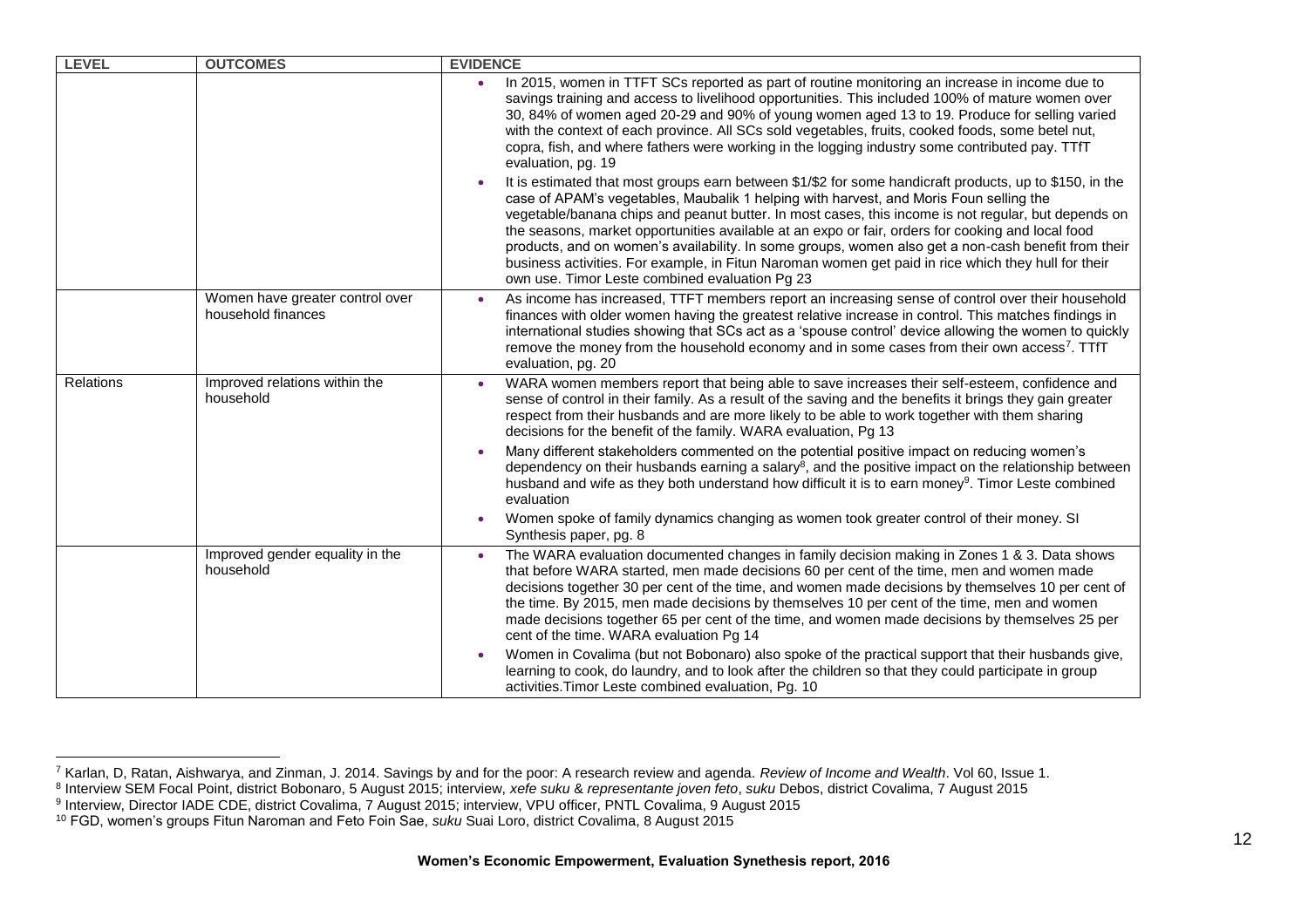| <b>LEVEL</b> | <b>OUTCOMES</b>                                                                        | <b>EVIDENCE</b>                                                                                                                                                                                                                                                                                                                                                                                                                                                                                                                                                                                                                                                                                                                                                                                                                                                                                                                                                                                                                                                                                                                                                                                                                                                                                                                                                                                                                                                                                                                                                                                                                                                                                                                                                                                                          |
|--------------|----------------------------------------------------------------------------------------|--------------------------------------------------------------------------------------------------------------------------------------------------------------------------------------------------------------------------------------------------------------------------------------------------------------------------------------------------------------------------------------------------------------------------------------------------------------------------------------------------------------------------------------------------------------------------------------------------------------------------------------------------------------------------------------------------------------------------------------------------------------------------------------------------------------------------------------------------------------------------------------------------------------------------------------------------------------------------------------------------------------------------------------------------------------------------------------------------------------------------------------------------------------------------------------------------------------------------------------------------------------------------------------------------------------------------------------------------------------------------------------------------------------------------------------------------------------------------------------------------------------------------------------------------------------------------------------------------------------------------------------------------------------------------------------------------------------------------------------------------------------------------------------------------------------------------|
|              |                                                                                        | Many people spoke positively of CCC's gender training, putting many of the changes in men's<br>behaviour, such as washing clothes and looking after children, down to this training. Timor Leste<br>combined evaluation, Pg 18                                                                                                                                                                                                                                                                                                                                                                                                                                                                                                                                                                                                                                                                                                                                                                                                                                                                                                                                                                                                                                                                                                                                                                                                                                                                                                                                                                                                                                                                                                                                                                                           |
|              |                                                                                        | For a small proportion of families TTFT gender discussions across the 6 years provided awareness<br>regarding the division of household labour and encouraged men to take on responsibilities usually<br>assigned to women, like looking after children while the women are at the market or while the women<br>attend trainings. TTFT evaluation, Pg 24                                                                                                                                                                                                                                                                                                                                                                                                                                                                                                                                                                                                                                                                                                                                                                                                                                                                                                                                                                                                                                                                                                                                                                                                                                                                                                                                                                                                                                                                 |
|              | New or strengthened mutually<br>supportive relations between women                     | WARA had strengthened relationships with other women in their own community, and from other<br>denominations and zones. WARA Evaluation pg 13<br>In both districts, stakeholders and members of the group alike commented on the effectiveness of<br>using women's community groups. Women have come to know each other, support each other, have<br>taken on various leadership positions and public activities, and have clearly benefited from different<br>training and capacity development initiatives. The opportunities and experiences that have been<br>opened up for members through their participation in these groups have been profound: prior to their<br>involvement, most women had never left their district. They did not have the opportunity to come<br>together and get to know and support each other. Timor Leste combined evaluation, Pg 13<br>As one of the group members who has decided to stand for election as xefe suku commented, if one<br>of the members decides to step up and put herself forward for local leader, she can count on the<br>support of other women in the group.11 Pg 17<br>As well, women from nearly every club commented on stronger relationships being built between<br>women, within villages. The very process of working hard to build a challenging project requires<br>sharing. Meeting regularly and explaining why a loan is necessary has meant lives and worries are<br>shared and solidarity is built. Frequently women commented that despite living in the one community,<br>women from different denominations did not know each other. SCs bridged the divide bringing<br>women together for a common focus. One woman commented, 'something has changed for the<br>good, a strong group of women have become stronger'. TTTfT evaluation, pg 21 |
|              | Improved perspectives and attitudes<br>on women and women's rights in the<br>community | The formality of the group gives them a legitimate presence in the suku, which makes it more likely<br>for others to come to know and engage with them other community members and external<br>stakeholders being able to recognise emerging women community leaders through their participation<br>in the group. Timor Leste combined evaluation, Pgs 16-17                                                                                                                                                                                                                                                                                                                                                                                                                                                                                                                                                                                                                                                                                                                                                                                                                                                                                                                                                                                                                                                                                                                                                                                                                                                                                                                                                                                                                                                             |
|              | Increased involvement of women in<br>decision-making within the<br>community           | From 2009-10 with reports increasingly indicating women were being included in decision making<br>committees and groups in hub communities. Church groups also began to welcome either equal<br>numbers of men and women or representation by women on decision making bodies and large<br>numbers of women spoken to during the evaluation reported being more confident to speak up in<br>tribal meetings. TTfT evaluation, pg. 23<br>They rarely participated in public village meetings, and if they participated they never spoke on those<br>meetings. Except for family members, the women did not know how to approach or speak to their<br>xefe suku or other local leaders. Now, the women members, xefe suku and various other<br>stakeholders interviewed for this evaluation commented on the fact that they have become vocal in<br>suku meetings, and actively participate in community life. Timor Leste combined evaluation                                                                                                                                                                                                                                                                                                                                                                                                                                                                                                                                                                                                                                                                                                                                                                                                                                                                             |

<sup>-</sup><sup>11</sup> Interview, *xefe* women's group Feto Foin Sae, *suku* Camnasa, district Covalima, 8 August 2015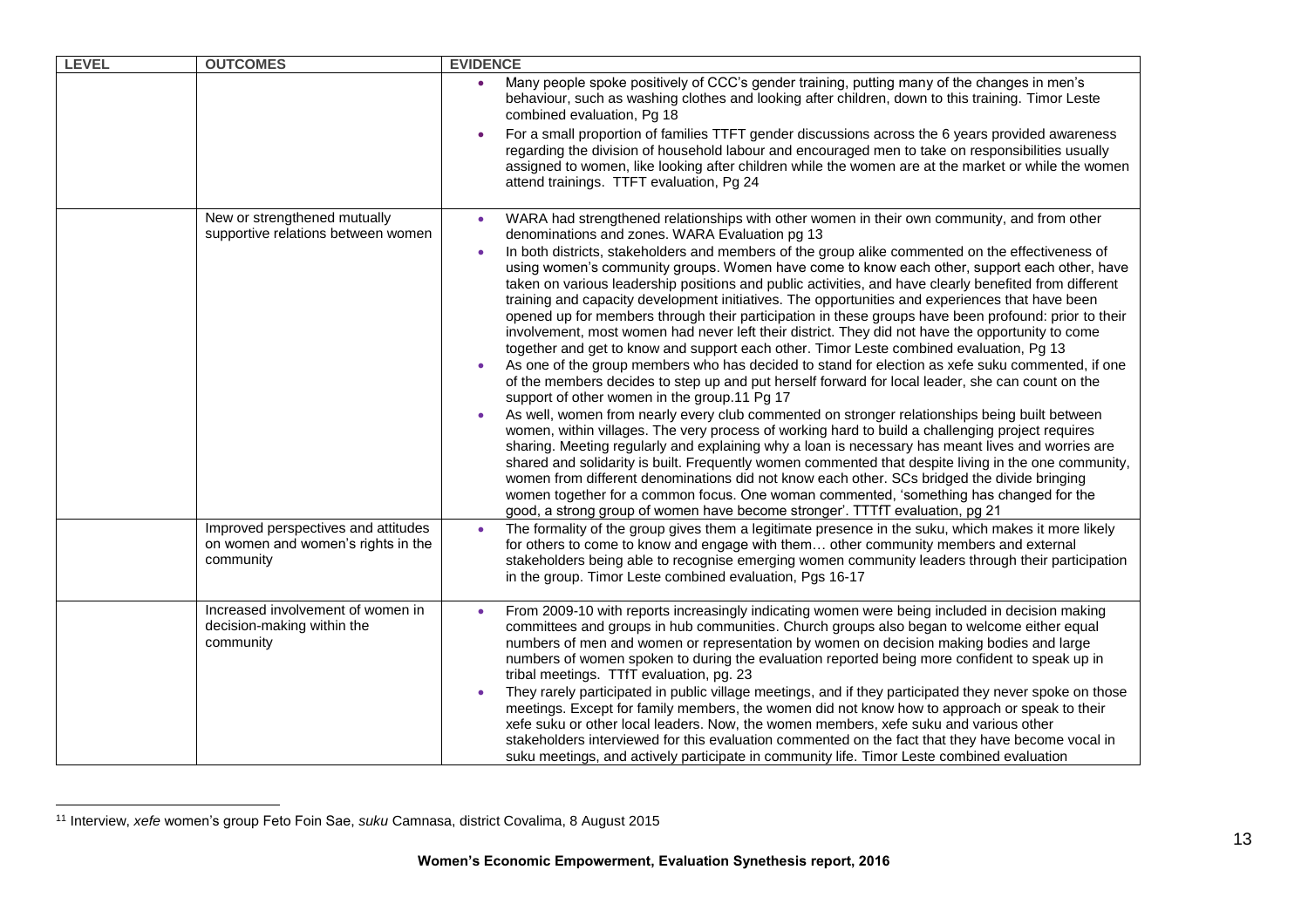| <b>LEVEL</b>      | <b>OUTCOMES</b>                                                      | <b>EVIDENCE</b>                                                                                                                                                                                                                                                                                                                                                                                                                                                                                                                                                                                                                                                                                                              |
|-------------------|----------------------------------------------------------------------|------------------------------------------------------------------------------------------------------------------------------------------------------------------------------------------------------------------------------------------------------------------------------------------------------------------------------------------------------------------------------------------------------------------------------------------------------------------------------------------------------------------------------------------------------------------------------------------------------------------------------------------------------------------------------------------------------------------------------|
|                   |                                                                      | In a range of small household surveys carried out in each province between February 2013 and June<br>2015 women reported greater participation in decision making in their own home, as well as broader<br>community decision making. Young men and women were least confident, with confidence<br>increasing as women aged. Ninety seven percent of older women, seventy six percent of 20-29s and<br>forty five percent of 13 to 19 reported change. TTfT evaluation, pg 24<br>At the community level in some Isabel communities, female chiefs had been appointed and in all<br>other communities the inclusion of women in community groups means they are part of making<br>important decisions. TTfT evaluation, pg 29 |
|                   | Increased engagement of members<br>with external authorities/ bodies | Their formal structure (women's savings groups) makes it easy for organisations such as PARC<br>Inter-peoples' Cooperation (PARCIC) and the Ministry for Commerce, Industry and the Environment<br>(MCIE), who have recently started engaging with the groups to recognise them and incorporate them<br>into their programs. Timor Leste combined evaluation, Pgs 16-17                                                                                                                                                                                                                                                                                                                                                      |
| Structural/policy | No evidence of policy or structural<br>change                        | No evidence of policy or structural change                                                                                                                                                                                                                                                                                                                                                                                                                                                                                                                                                                                                                                                                                   |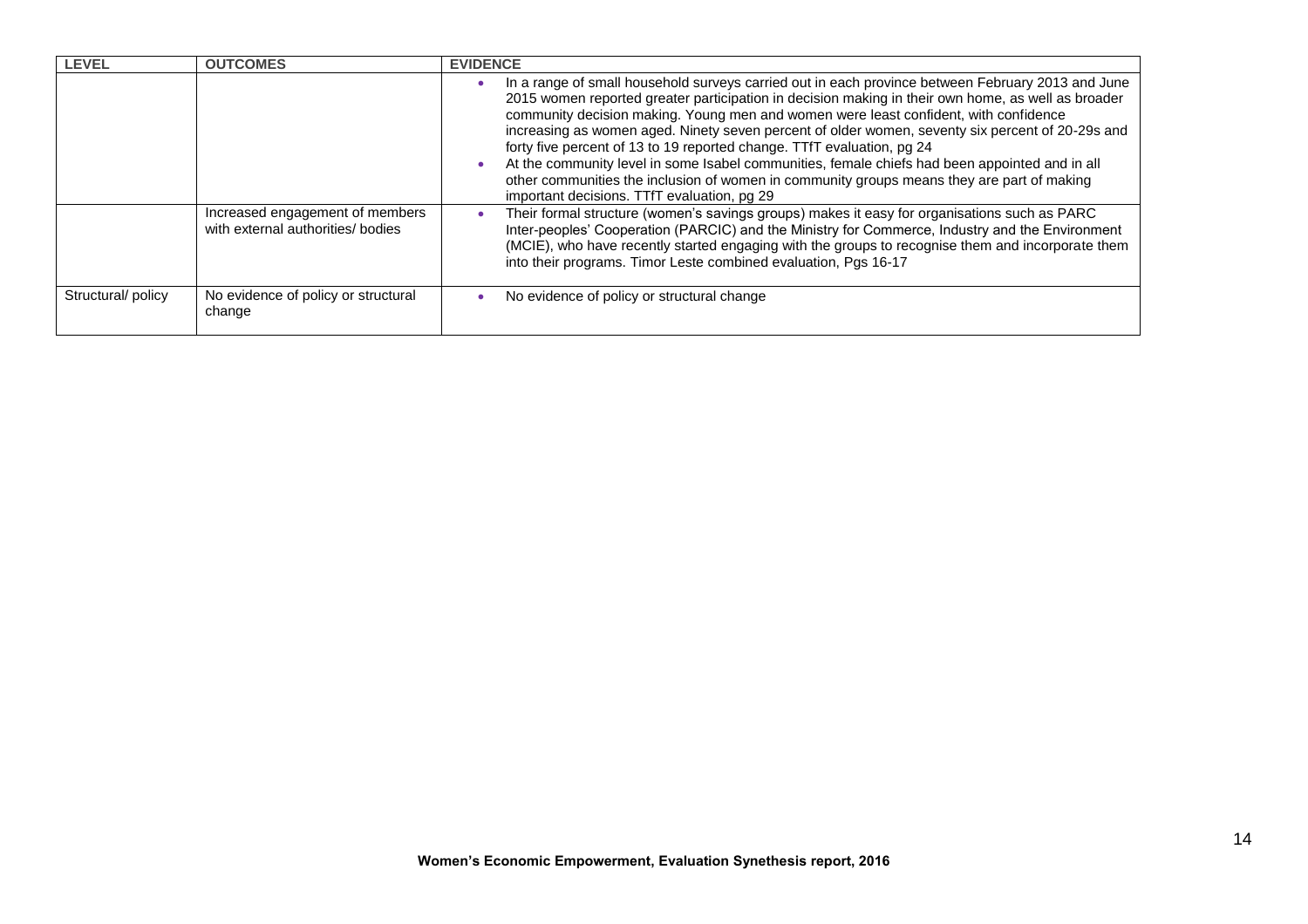### **ISSUES RAISED IN THE WEE PROJECT EVALUATIONS**

There were three key issues raised across the project evaluations that are worth reflecting on.

Firstly, the Timor Leste evaluations noted the need for IWDA to clarify the overall strategy for each project: whether they are intended to be primarily focused on *economic empowerment* while also providing other training and capacity development opportunities, or *social empowerment* while recognising the benefit of working through small economic activities.

There are advantages and disadvantages to each model which should be considered. The evaluation found that the clear strength of the projects in Timor Leste to date has been capacity development and training; choosing to focus on social empowerment would be playing to this strength. The evaluation outlined the choice in the following way:

*While the program has been a success in bringing women together and providing training and other opportunities, it has not succeeded in creating viable, self-sustaining economic groups—if, indeed, that was the aim… the question of groups' sustainability also comes back to the overall objective of IWDA's support for these groups, through OHM and CCC. In the program's current form… the groups are still earning minimal income, which works against their capacity to become selfsustaining. However, there is a risk that in becoming more ambitious with the groups, making them more 'businesslike' in the interests of sustainability, the other benefits that the program provides through providing a friendly space for women to gather and share experiences may be lost.* Pgs 15- 16

Deciding on the focus of the projects would also help clarify the particular women to be involved. As noted in the evaluation:

*Before deciding on future directions for the groups, it is recommended that the IWDA program's overall target group and primary objective be more clearly defined: whether it is targeted for ordinary village women or a subsection of more businesslike women, and whether it is primarily a social/training/local leadership empowerment program which recognises the gender benefits of working through small business/UBSP groups, or an economic empowerment program for women, which also provides financial literacy, social and local leadership benefits. This will guide decisionmaking over future programming, including the intended end-goal for the groups, the level and type of capacity development and support that is given, other future partners for OHM/CCC and the groups themselves, and developing an appropriate exit strategy for IWDA and OHM/CCC.* Pg 28

Secondly, most evidence from the evaluations shows that women increased their income and savings to meet household expenses. For example, the TTfT evaluation noted that school fees were the thing most commonly saved for. A number of women reported how savings were used if someone was ill and could not be treated by their local clinic or aid post. Money was available to purchase fuel and hire a boat to go to the closest hospital.

Findings related to increased income and savings for women are important, particularly in the Timor Leste projects that targeted the most vulnerable women (old women, widows, women with low levels of literacy). However, this type of project design does not address significant and persistent barriers to women achieving their economic potential as outlined in DFAT's 2014 evaluation of Australian aid support for women's economic empowerment:

- *Restriction to low-income activities: In low-income countries of the Pacific, for example, gender norms mean that women's economic activities are largely confined to small-scale agriculture, petty trade, domestic work and microenterprises, where earnings are low, work is uncertain and social protection is rare.*
- *Lack of ownership: In Asia and the Pacific, as elsewhere in the world, more women earn income from farming than any other form of labour. However, women are less likely than men to own land or farming equipment, or to have access to credit and other agricultural inputs that could make farming a more stable and lucrative livelihood.*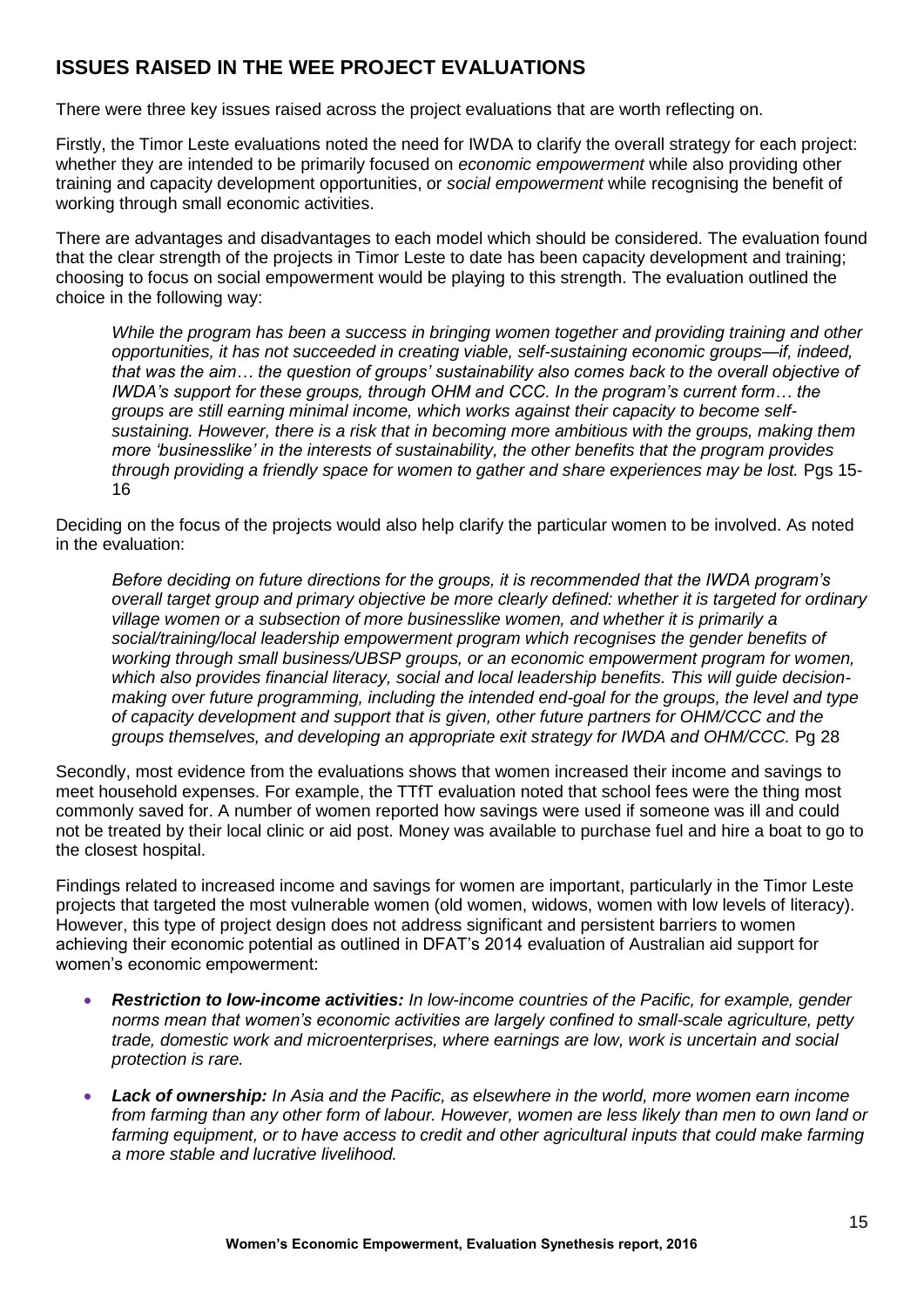- *Inaccessibility of high-income jobs: Formal wage labour opportunities in Pacific countries are very limited. Where they do exist, they often require tertiary skills. Paid work can also be physically demanding or involve migration, such as logging, mining and construction work. Moreover, many jobs tend to be classified as 'men's work' according to conventional gender divisions of labour. Women's work remains largely in subsistence agriculture and informal small business, such as market gardening and handicrafts.*
- *Lower wages: When women do find formal employment, as is increasingly the case in the industrialising economies of east Asia, their wages are often lower than men's for comparable work, and they lack opportunities to advance professionally. Worldwide, women's wages are, on average, between 70 and 90 per cent of men's wages. In many countries, the gender wage gap is more pronounced. In Melanesia, for example, women earn 50 to 80 per cent of men's wages.*

Thirdly, the TTfT evaluation identified resistance from men as an issue. Community facilitators sometimes faced hostility when these men saw proposed changes to male and female roles as a challenge to kastom. There were two sources of resistance: those men who felt women should not be community or family leaders given kastom and men who were angry because they could not join the savings club. While there are a number of lessons that have been identified to engage men in women's economic empowerment projects, outlined in Section X, it may be useful for IWDA to document responses to active resistence from men.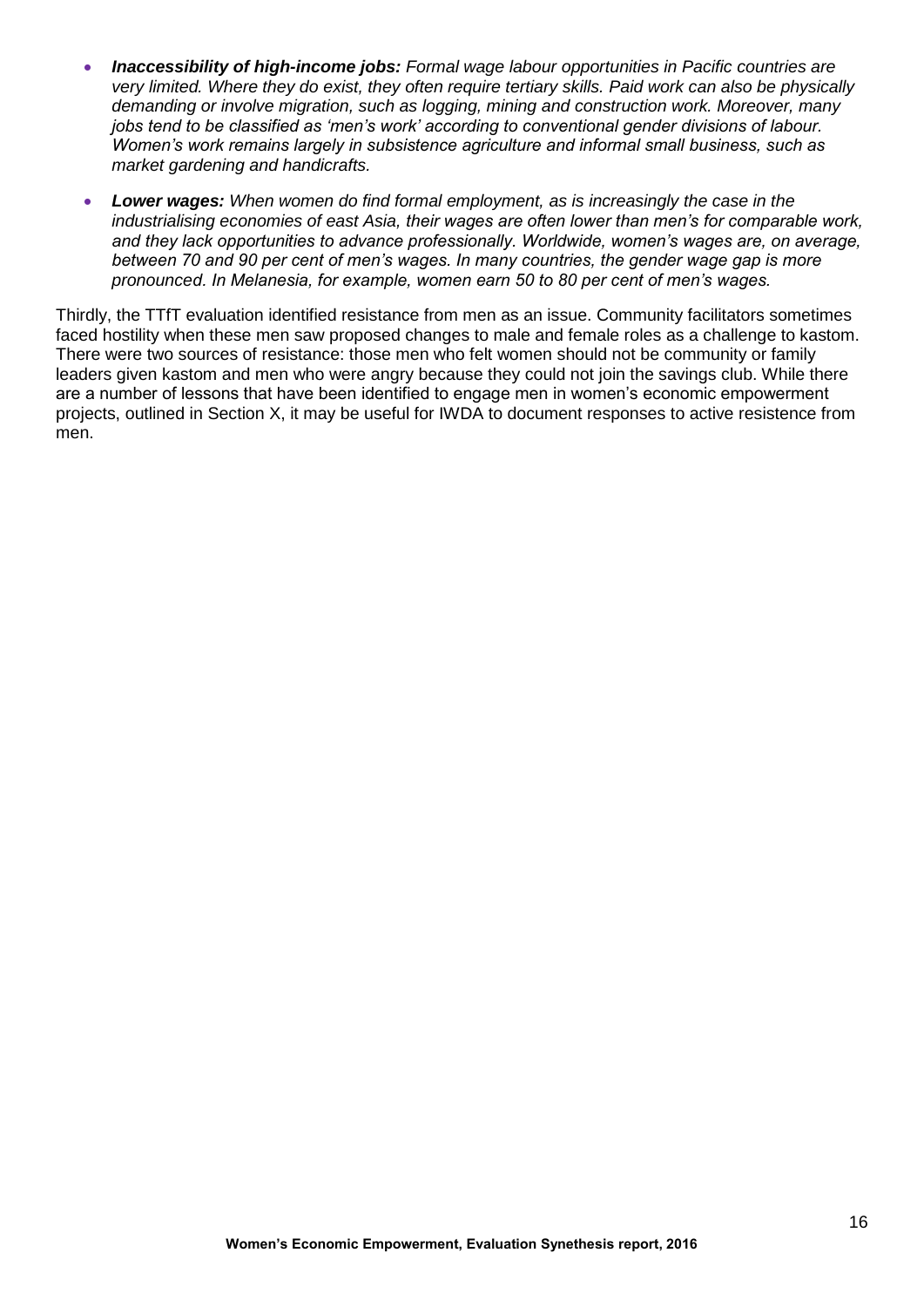# **3. COMPARING IWDA WEE PROJECTS TO THE LITERATURE**

This section compares IWDA WEE projects to the international literature. There are four issues that arise from the literature for IWDA to consider. Firstly, literature points to the need to tailor interventions to the needs of particular groups of women. Secondly, regardless of the particular sub-group of women, evidence points to the need to include a number of consistent features in the WEE programming approach. Thirdly, research shows the importance of support to women to enter the formal economy or gain supports or protections if remaining in the informal economy. However, all IWDA projects engaged only in the informal economy without addressing policy issues of increasing protection for women workers. Fourthly, migration, especially climate-change related migration, will be an issue effecting women's economic empowerment in the future, particularly in the Pacific.

A number of publications identify a range of sub-groups of women that require different types of WEE interventions. For example, the UN Foundation and the ExxonMobil Foundation have developed a roadmap for promoting women's economic empowerment that identifies priority and promising interventions for: women entrepreneurs; women farmers; women wage employees; and young women. The roadmap also identifies the very poor as a specific subgroup. The proven and promising interventions are noted in Table 3.

#### **TABLE 3: WOMEN'S ECONOMIC EMPOWERMENT INTERVENTIONS – WHAT WORKS FOR WHO**

| Proven or being proven: Evidence for effectiveness or cost-effectiveness is robust            | For                |
|-----------------------------------------------------------------------------------------------|--------------------|
| or, in the absence of cost-effective data, simple and replicable in different settings,       |                    |
| or weight of evidence is more than promising                                                  |                    |
| <b>Savings</b>                                                                                | All                |
| Credit                                                                                        | Non-poor           |
| Business management training                                                                  | Non-poor           |
| Bundled services: In-kind capital (large) + asset-specific training & technical<br>assistance | Very poor and poor |
| Land rights/land titling                                                                      | All                |
| Child care for wage workers                                                                   | All                |
| <b>Rural electrification</b>                                                                  | Poor and very poor |
| Demand-driven job services: skills training, internships, vouchers, and/ or subsidies         | Young women        |
| <b>Conditional cash transfers</b>                                                             | Young women        |
| Promising: Credible evidence is positive, but not yet convincing in terms of breadth          | For                |
| Mobile phones (for financial transactions and market information)                             | All                |
| Consulting (TA) services for entrepreneurs                                                    | Poor and non-poor  |
| In-kind capital tailored for women microentrepreneurs                                         | Poor               |
| Information on land rights                                                                    | All                |
| <b>Farmer associations and networks</b>                                                       | All                |
| Suite of integrated services for farming (include farmer groups, financial services,          | Poor               |
| agricultural technologies, extension and training)                                            |                    |
| Modern agricultural inputs (e.g., improved seeds, fertilizer, irrigation)                     | Non-poor           |
| Livelihood programs (reproductive health + asset building + safe spaces)                      | Young women        |
| Unconditional cash transfers                                                                  | Young women        |

The UN Foundation and the ExxonMobil Foundation research further identifies the needs of each of these sub-groups by country type. The roadmap identifies the different needs in countries that are characterised by the following types of economies: high fertility agrarian economies; declining fertility urbanising economy; declining fertility formalising economy; and aging societies. The roadmap takes into consideration a number of cross-cutting scenarios: conflict affected economies; resource rich economies and small-island nations.

Using this roadmap, IWDA's current focus WEE countries of Timor Leste and Solomon Islands are characterised as high fertility agrarian economies. Using this roadmap, the priority interventions in Timor Leste and Solomon Islands are: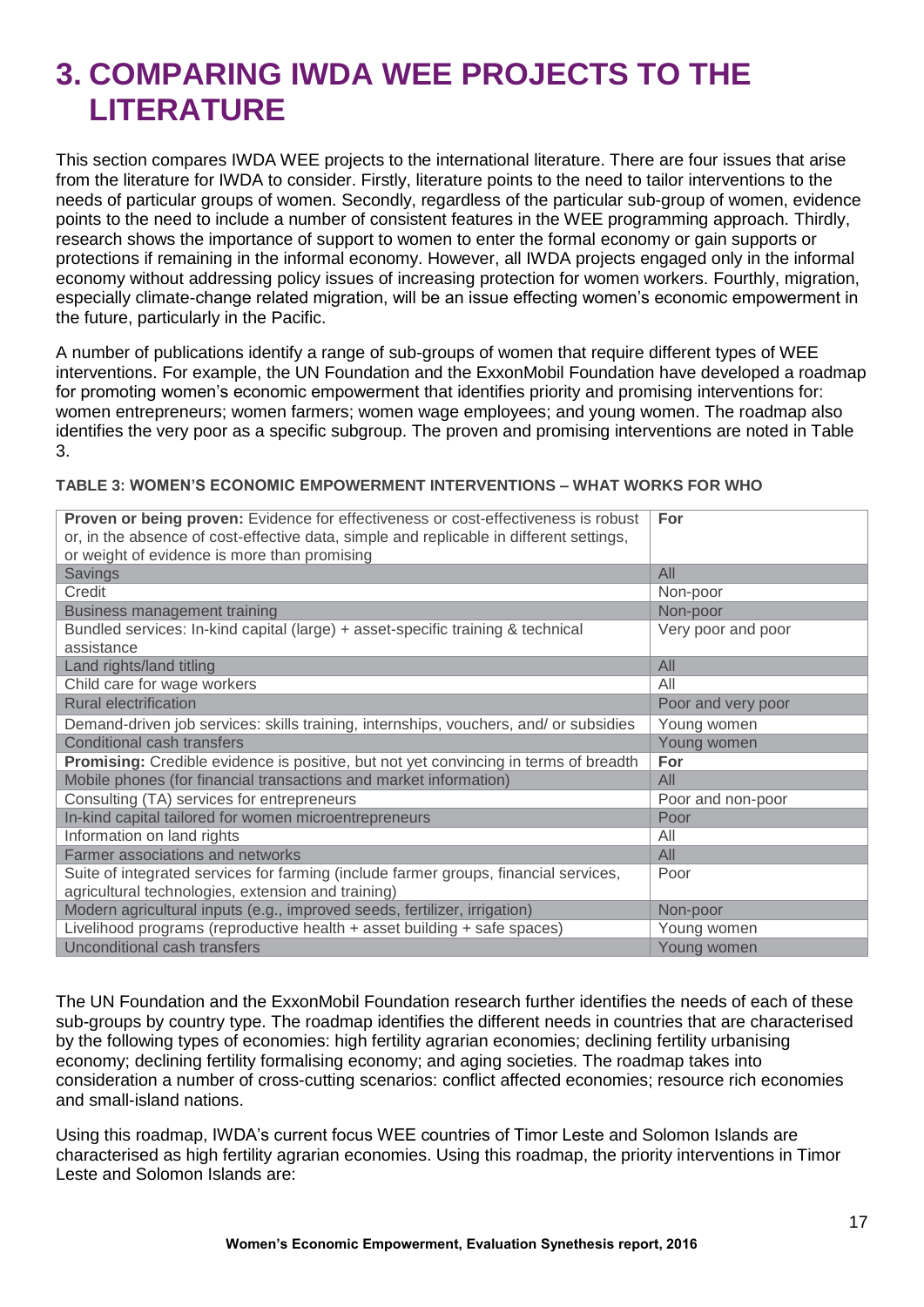| <b>VERY POOR</b><br><b>ENTREPRENEURS</b>                                       | <b>POOR FARMERS</b>                                                                                              | POOR<br><b>ENTREPRENEURS</b>                                                   | NON-POOR<br><b>FARMERS</b>                                                                                    | <b>YOUNG</b>                                                                                                                 |
|--------------------------------------------------------------------------------|------------------------------------------------------------------------------------------------------------------|--------------------------------------------------------------------------------|---------------------------------------------------------------------------------------------------------------|------------------------------------------------------------------------------------------------------------------------------|
| <b>Microsavings</b><br><b>Bundled services</b><br><b>Rural electrification</b> | <b>Microsavings</b><br>Land rights/land<br>titling<br><b>Rural electrification</b>                               | <b>Microsavings</b><br><b>Bundled services</b><br><b>Rural electrification</b> | <b>Savings</b><br>Land rights/land<br>titling<br>Credit                                                       | <b>Microsavings</b><br><b>Rural electrification</b><br>Demand-driven job<br>services<br><b>Conditional cash</b><br>transfers |
|                                                                                | Mobile phones<br>Suite of services for<br>farming<br><b>Farmer associations</b><br>Information on land<br>rights | Mobile phones<br>In-kind capital<br>Consulting                                 | Mobile phones<br>Modern agricultural<br>inputs<br><b>Farmer associations</b><br>Information on land<br>rights | Mobile phones<br><b>Unconditional cash</b><br>transfers<br>Livelihood programs                                               |

The roadmap identifies the following interventions for consideration in Timor Leste, as a conflict affected country:

- Value chain projects that connect farmers and entrepreneurs to new or restored markets
- Infrastructure projects paired with income-generating opportunities for women
- Women's business associations that contribute to rebuilding the private sector
- Interventions that take advantage of new economic spaces for women opened by men who have left their communities (temporarily or permanently) or died due to conflict

The roadmap identifies particular issues for consideration in the Solomon Islands, as a small-island state:

- Identify and develop domestic and niche export markets that can be accessible to women producers
- Ensure that women-owned small and medium enterprises (SMEs) and commercial farmers have access to productive resources (capital, technologies and land) so they can profitably operate outside the natural resources sector
- Strengthen women's autonomy through clever project design

The research noted above points to the need to tailor specific interventions to sub-groups of women. In addition, literature points to consistent features necessary on women's empowerment programs across intervention type. For example, ODI research (2014) points to the need to take a multifaceted approach that includes processes that free women from control, coercion and violence. This research finds that economic empowerment interventions need to be paired with greater access to family planning, health, and education services to address larger issues that hold women back from succeeding economically (high fertility rates, health problems, and lack of education). This implies that an integrated approach to programming may be very important.

IWDA's WEE projects are focused primarily on improving livelihoods through micro businesses in the informal economy. This focus can be balanced by international research on the limitations of the informal economy. For example, research shows that those engaged in the informal economy are vulnerable to exploitation (Bertulfo). On the other hand, women's participation in formal economies increases gender equality and empowerment (Corner). And women's formal employment benefits those outside of the formal economy (Corner).

While the points raised about the limitations of the informal economy are important, there are a range of issues in applying them in some of the IWDA project locations. For example, there are limited formal job opportunities in some small island states particularly in remote and rural areas. However, it may be worth IWDA considering further what activities might support women's ownership of land or farming equipment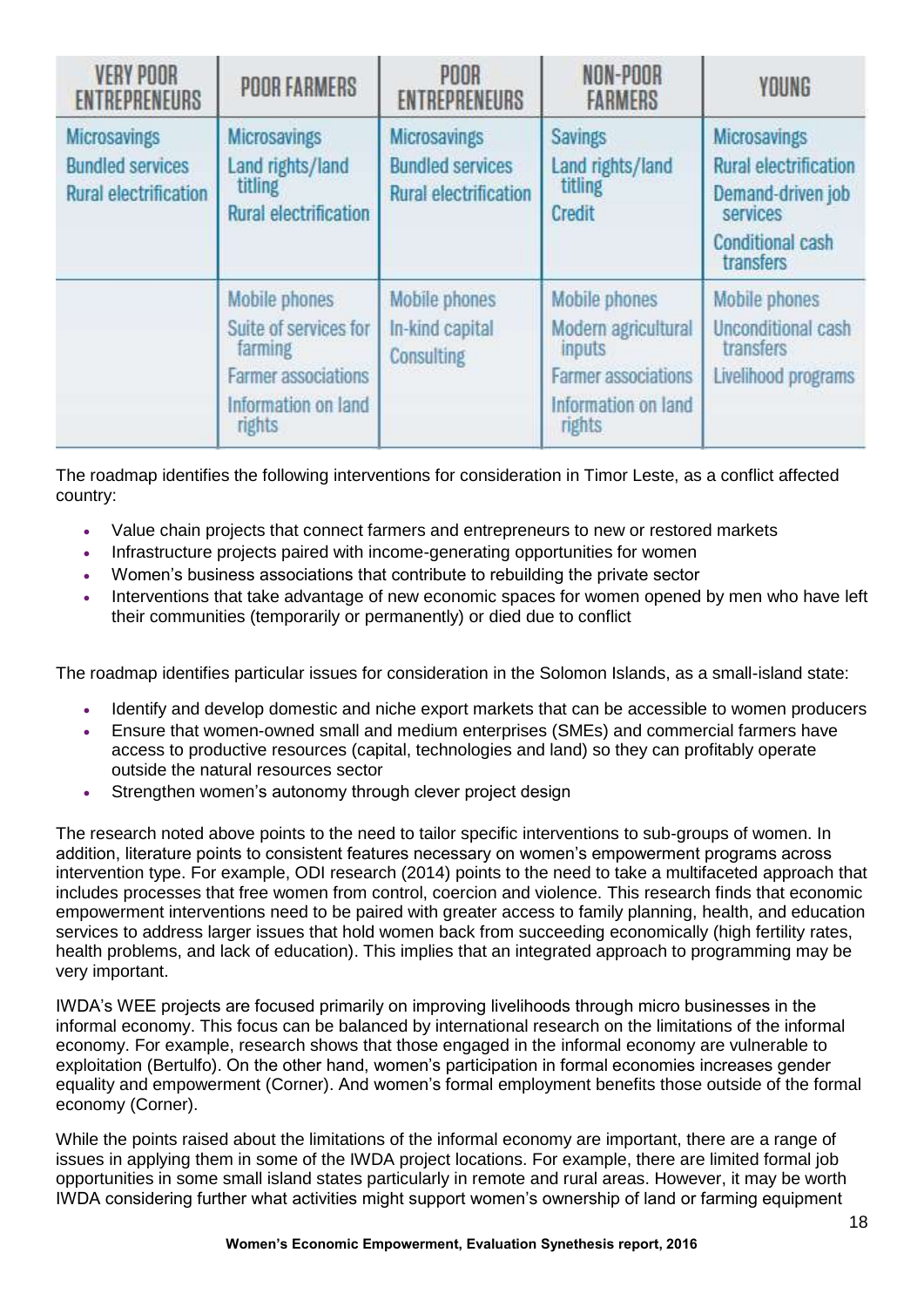and also extending protections and support to the informal sector. An example of extending protections and support to informal workers is cited by WIEGO. They provide the example of the Self-Employed Women's Association (SEWA), the well-known trade union of women informal workers in India, negotiating effectively with the government and employers/contractors to obtain wage increases, annual bonuses, health benefits, and/or pension contributions for a wide range of informal workers. WIEGO advocates for the same tripartite approach, including employers (formal or informal), the government, and informal workers, to develop appropriate labour standards and social protections for informal wage workers.

Migration, and in particular climate-change related migration, is a challenge for Pacific economies. UNESCAP (2014) identify five 'hotspots' in the Pacific that are likely to become source areas for climate change-related migrants: (a) urban areas; (b) urban atolls; (c) non-urban atolls; (d) coastal, delta and riverine communities; and (e) communities prone to drought. In larger Pacific island countries, migration may be internal – moving from rural to urban areas. However, in small countries, territories and atolls, the growth of urban areas may increase interest in international migration. Migration is an issue to consider in women's economic empowerment programming in two ways: ensuring women have equal access to emerging economic opportunities provided by safe migration options and also ensuring the burden placed on women 'left behind' by migrant family members is mitigated.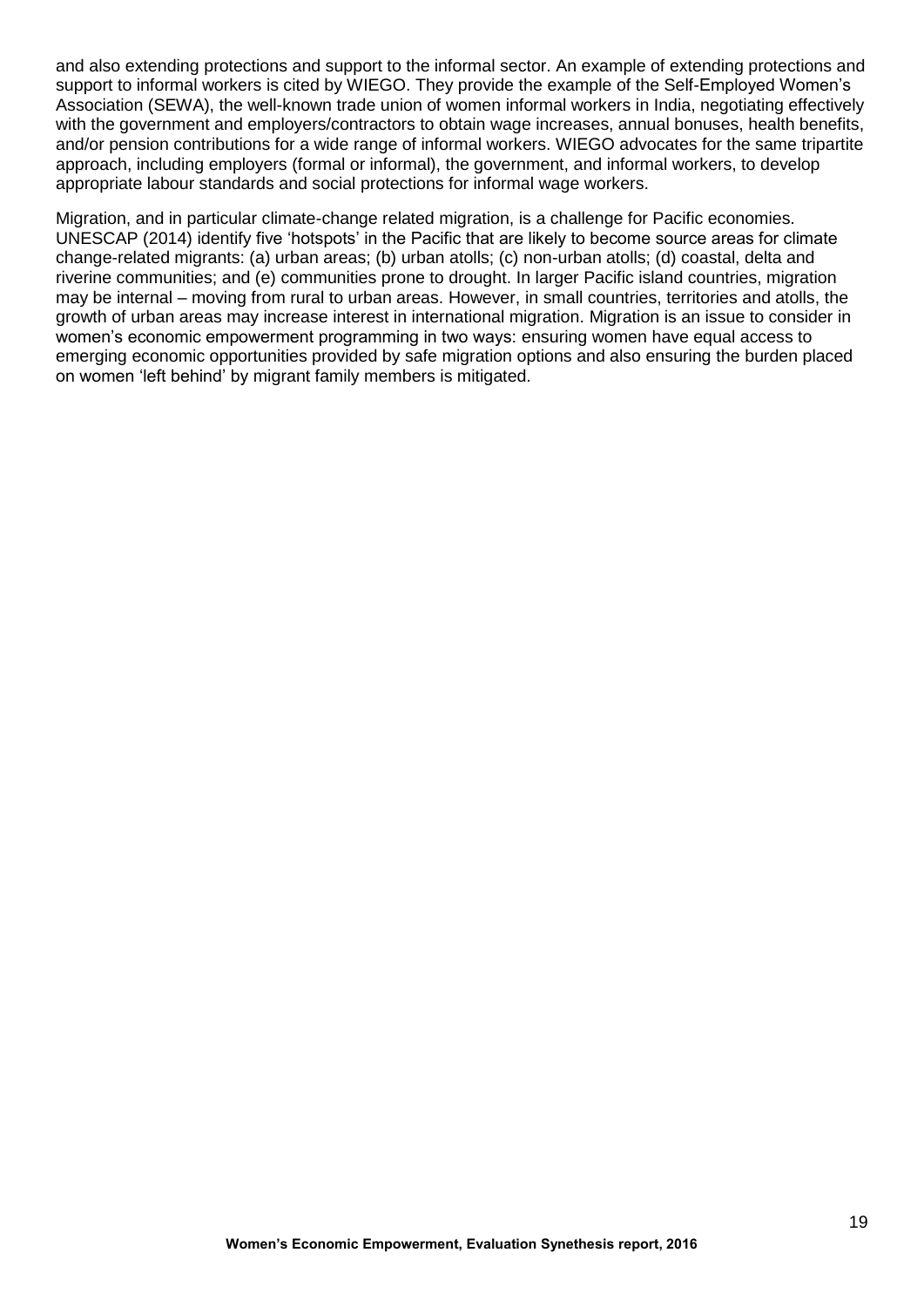# **4. COMPARING WEE PROJECTS TO 2012 IWDA WEE LEARNING PAPER**

There are seven issues identified in the 2012 women's economic empowerment learning paper that continue to remain relevant in current IWDA WEE programming:

- 1. **Monitoring and evaluation.** The 2012 Learning Paper recommended that baseline and monitoring data on income, business activity and cash management practices should be collected. Baseline data was only collected on one of the four projects. There is some monitoring data, but the data does not seem to have been consistently collected across the recommended categories.
- 2. **Attention to market demand in developing businesses**. The 2012 Learning Paper identified that women supported through IWDA WEE programming tended to develop income generation ideas without consistent attention to available markets, potential profitability, or an analysis of economic opportunities in new and developing sectors. The current evaluations seem to show this as an ongoing issue. For example, evaluations in Timor Leste find that an earlier recommendation to develop products based on profitability has not yet been fully met with partners and women's groups generally having a limited understanding of market linkages and analysis. Considering if and how IWDA addresses market demand in any future programming with women entrepreneurs may assist in developing a position on why and how to engage with the private sector, a key concern of DFAT, in support of WEE.
- 3. **Gender strategy that specifically addresses inequality.** The 2012 Learning Paper noted that women's increased economic activity does not necessarily equate to greater control over their income or influence in decision-making in the household (this is also supported by the literature: i.e. Chant, 2007, 2007, 2010). The lack of specific strategies to address structural disadvantage was noted in the evaluations in Timor Leste. For example, the evaluation recommended that OHM incorporate a specific gender focus in their objectives and various activities.
- 4. **Addressing violence against women.** The 2012 Learning Paper noted that while all programs recognised that violence can restrict women's economic engagement and the impact of increased income/savings, only one project at the time (MFE) has a direct strategy to address these issues. The lack of attention to addressing violence against women continues in the current IWDA WEE projects. For example, the evaluation of WEE projects in Timor Leste found that the 2011 recommendation from an earlier evaluation to focus on providing support for victims of violence, strengthening local structures, and monitoring of survivor safety was not incorporated into the partners' objectives and therefore was only partially realised through particular activities.
- 5. **Adding a policy focus.** The 2012 Learning Paper found that there was limited progress in integrating plans for advocacy on relevant policies, laws and systems into project activities. The lack of focus on policies, laws and systems continues in current IWDA WEE projects.
- 6. **Developing activities that value non-cash economic activities.** The 2012 Learning Paper notes that while IWDA has a commitment to valuing non-cash economic activities, including unpaid care work, this was not translated into activities on projects. Rather the focus was on income generation. Similarly, there were limited activities in the current four WEE projects that focused on valuing noncash economic activities.
- 7. **Support for women in the formal economy.** The 2012 Learning Paper noted UNDP findings that creating better quality and more work opportunities for women is essential to promoting their economic empowerment (2008). Growing and improving formal sector work opportunities for women was noted as an area that could be expanded within IWDA's program. None of the four projects reviewed supported women working in the formal economy. While IWDA does support a project in Cambodia with garment factory workers, that project was not reviewed as part of this assessment.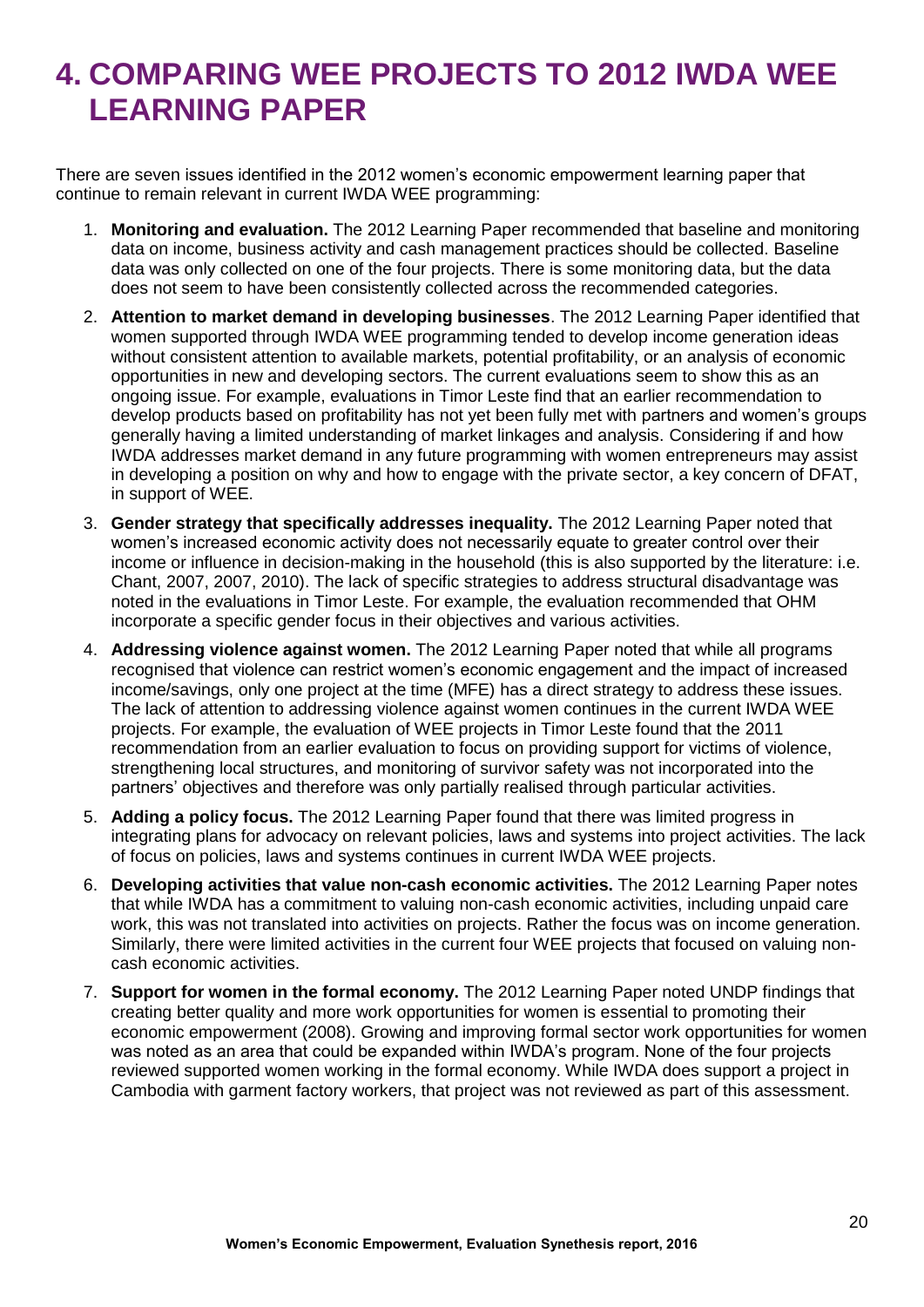# **5. RECOMMENDATIONS**

The review makes four recommendations, based on findings presented in earlier sections.

- **IWDA develop a women's economic empowerment outcome framework.** This framework can outline how IWDA defines women's economic empowerment, the outcomes it is seeking and potential indicators for outcomes, as well as the strategies IWDA uses to achieve intended outcomes. The framework would not be prescriptive but rather serve as a learning and reflection tool to improve project design and implementation. Consistent and adequate resouring and prioritisation of design, monitoring and evaluation systems are fundamental to measuring the success of this framework.
- **IWDA consider support for projects in the formal economy** in addition to current projects in the informal economy and/ or expanding its support in the informal sector to include advocacy for increased support and protection for informal workers. IWDA could consider increasing its support for projects in the formal sector. It currently supports one project in the formal economy, the Cambodian garment factory workers project, however that project was not reviewed as part of this assessment. Where formal work opportunities are limited, for example in Pacific rural and remote contexts, IWDA can consider how it supports informal workers to access additional support and protection.
- **IWDA consider developing projects that target particular sub-groups of women.** IWDA is currently succeeding in savings and loans projects that support micro businesses for poor rural women. Current projects do not address the specific needs of different groups of women. If IWDA seeks to engage women entrepreneurs or young women it can consider research regarding particular interventions that best suit these sub-groups.
- **Consider sharing learning on engaging with men.** IWDA has generated practice-based evidence on engaging with men in women's economic empowerment projects. Given the limited evidence available internationally on this issue, IWDA can consider developing a learning paper on the issue.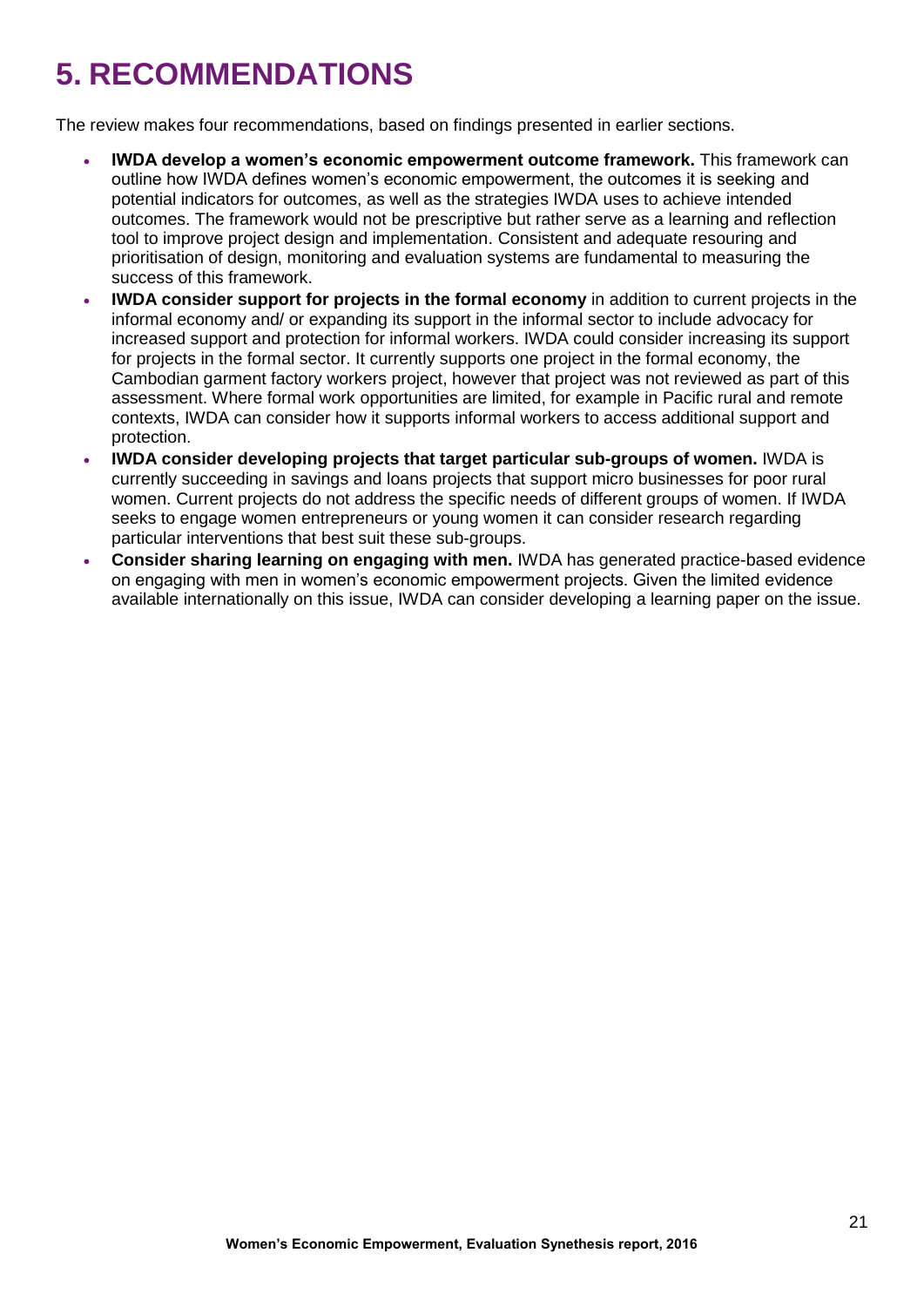# **APPENDIX 1 - UNITED NATIONS FOUNDATION AND THE EXXONMOBIL FOUNDATION WEE OUTCOME INDICATORS**

#### TABLE 3.1. RECOMMENDED INDICATORS FOR WEE FINAL OUTCOMES

| <b>OUTCOME</b>                                 | <b>INDICATOR</b>                                                  | <b>DATA</b><br><b>SOURCE</b> | UNIT OF<br><b>OBSERVATION</b> | <b>USE</b>     |
|------------------------------------------------|-------------------------------------------------------------------|------------------------------|-------------------------------|----------------|
| Urban women entrepreneurs and business leaders |                                                                   |                              |                               |                |
| <b>Business income</b>                         | Woman's business profits                                          | Survey                       | Individual                    | M&E, impact    |
|                                                | Woman's business revenue (sales)                                  | Survey                       | Individual                    | M&E, impact    |
| Employment                                     | Number of employees in the woman's business                       | Survey                       | Individual                    | M&E, impact    |
|                                                | Average monthly hours worked for pay by woman                     | Survey                       | Individual                    | M&E, impact    |
|                                                | Average monthly income earned per hour worked for<br>pay by woman | Survey                       | Individual                    | M&E, impact    |
| Rural women entrepreneurs and farmers          |                                                                   |                              |                               |                |
| Household income                               | Total household consumption per capita                            | Survey                       | Household                     | Impact         |
|                                                | Household consumption per capita of selected<br>items             | Survey                       | Household                     | M&E            |
|                                                | Household asset index                                             | Survey                       | Household                     | Impact         |
|                                                | Household savings                                                 | Survey                       | Household                     | Impact         |
| Both urban and rural women                     |                                                                   |                              |                               |                |
| Individual assets                              | Net value of woman's financial assets                             | Survey                       | Individual                    | Impact         |
|                                                | Value of woman's bank and financial accounts                      | Survey                       | Individual                    | M&E            |
|                                                | Value of woman's physical assets                                  | Survey                       | Individual                    | Impact         |
|                                                | Value of woman's motor vehicle                                    | Survey                       | Individual                    | M&E            |
|                                                | Value of woman's mobile phone                                     | Survey                       | Individual                    | <b>M&amp;F</b> |
| Satisfaction with life                         | Woman's overall satisfaction with life                            | Survey                       | Individual                    | M&E, impact    |
|                                                | Woman's stress level                                              | <b>Survey</b>                | Individual                    | Impact         |
| Gender roles and norms                         | Woman's roles in household<br>decisionmaking                      | Survey                       | Household                     | Impact         |
| Self-confidence                                | Woman's overall self-confidence                                   | Survey                       | Individual                    | Impact         |
|                                                | Woman's willingness to assert herself                             | Survey                       | Individual                    | M&E, impact    |
|                                                | Woman's willingness to take risk                                  | Survey                       | Individual                    | Impact         |
| Self-esteem                                    | Woman's self-esteem                                               | Survey                       | Individual                    | Impact         |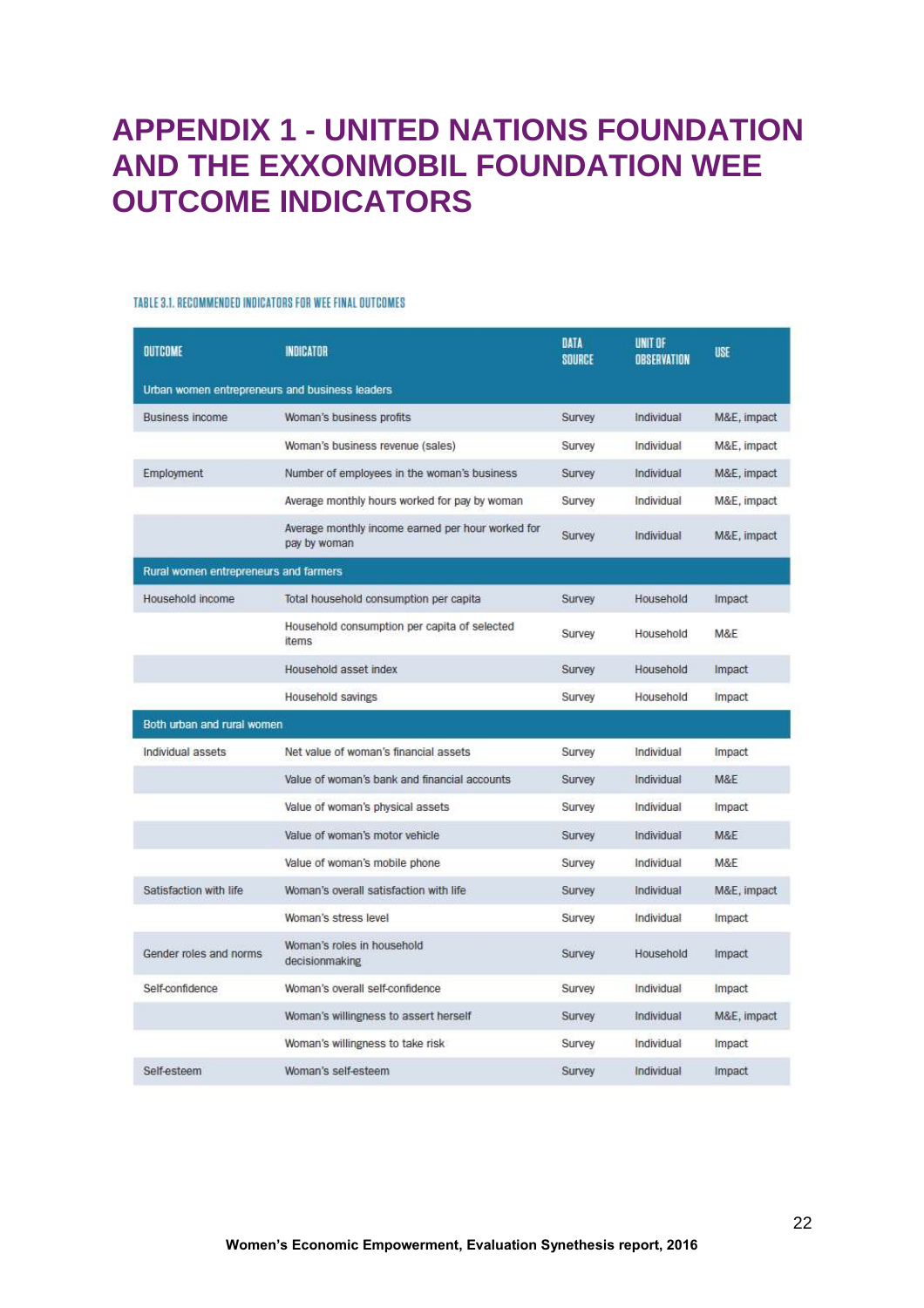#### TABLE 3.2. RECOMMENDED INDICATORS FOR WEE INTERMEDIATE OUTCOMES

| <b>OUTCOME</b>                                                 | <b>INDICATOR</b>                                                                    | <b>DATA</b><br><b>SOURCE</b> | UNIT OF<br><b>OBSERVATION</b> | <b>USE</b>  |
|----------------------------------------------------------------|-------------------------------------------------------------------------------------|------------------------------|-------------------------------|-------------|
| Urban and rural women entrepreneurs                            |                                                                                     |                              |                               |             |
| <b>Business practices</b>                                      | Adoption of recommended business practices                                          | Survey                       | Individual                    | M&E, impact |
| Value of business<br>training                                  | Willingness to pay for general business training                                    | Survey                       | Individual                    | Impact      |
|                                                                | Willingness to pay for specialized technical<br>business training                   | Survey                       | Individual                    | Impact      |
| Gender roles and norms                                         | Women's decisionmaking role in own business                                         | Survey                       | Individual                    | M&E, impact |
| Rural women farmers                                            |                                                                                     |                              |                               |             |
| Agricultural practices                                         | Woman's adoption of recommended agricultural<br>practices                           | Survey                       | Individual                    | M&E, impact |
| Value of access to new/<br>improved agricultural<br>technology | Woman's willingness to pay for access to new or<br>improved agricultural technology | Survey                       | Individual                    | Impact      |
| Gender roles and norms                                         | Woman's decisionmaking role in her own or family<br>farm                            | Survey                       | Individual                    | M&E, impact |
| Both urban and rural women                                     |                                                                                     |                              |                               |             |
| Technology adoption and<br>effective use                       | Woman's intensity of mobile phone use                                               | Survey                       | Individual                    | M&E, impact |
| Women's self-confidence                                        | Woman's overall self-confidence                                                     | Survey                       | <b>Surveys</b>                | Impact      |
|                                                                | Woman's willingness to assert herself                                               | Survey                       | Individual                    | M&E, impact |
|                                                                | Woman's willingness to take risk                                                    | Survey                       | Individual                    | Impact      |
| Gender roles and norms                                         | Sharing of housework between spouses/partners                                       | Survey                       | Household                     | M&E, impact |
| Participation in<br>community, business or<br>farmer groups    | Woman's participation in all types of groups                                        | Survey                       | Individual                    | M&E, impact |
|                                                                | Woman's participation in mainly women's groups                                      | Survey                       | Individual                    | M&E, impact |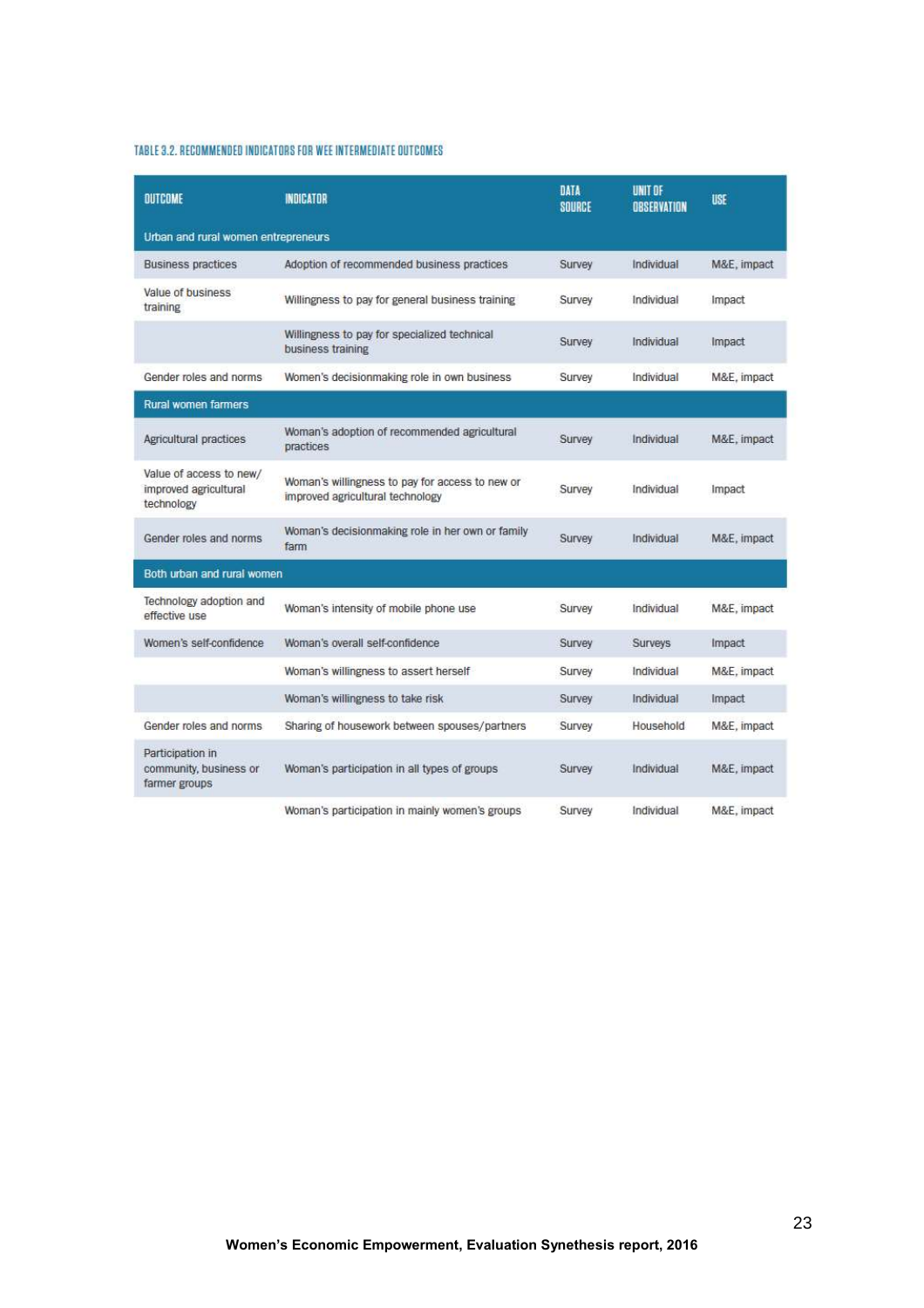#### TABLE 3.3. EXAMPLES OF POSSIBLE INDICATORS FOR WEE DIRECT OUTCOMES

| <b>BUTCOME</b>                        | <b>INDICATOR</b>                                                                                | <b>DATA</b><br>SOURCE | <b>UNIT OF</b><br>OBSERVATION | <b>USE</b>  |
|---------------------------------------|-------------------------------------------------------------------------------------------------|-----------------------|-------------------------------|-------------|
| Intervention take-up and<br>retention | Percent of women offered an intervention who take<br>it up                                      | Project<br>records    | Individual                    | M&E, impact |
|                                       | Percent of initial participants who continue to<br>participate after one year                   | Project<br>records    | Individual                    | M&E, impact |
|                                       | Percent of women participating in savings schemes                                               | Project<br>records    | Individual                    | M&E, impact |
| Acquiring productive<br>assets        | Number of women receiving seeds, fertilizer,<br>livestock, equipment or other productive assets | Project<br>records    | Individual                    | M&E, impact |
|                                       | Number of business owners/farmers receiving<br>loans or grants                                  | Project<br>records    | Individual                    | M&E, impact |
| Learning new technology               | Percent of women farmers participating in extension<br>trainings                                | Project<br>records    | Individual                    | M&E, impact |
| Acquiring new<br>information          | Percent of business training events attended                                                    | Project<br>records    | Individual                    | M&E, impact |
|                                       | Scores on pre- and post-training tests                                                          | Project<br>records    | Individual                    | M&E, impact |
| Developing skills                     | Percent of trainees certified as competent in skills<br>taught                                  | Project<br>records    | Individual                    | M&E, impact |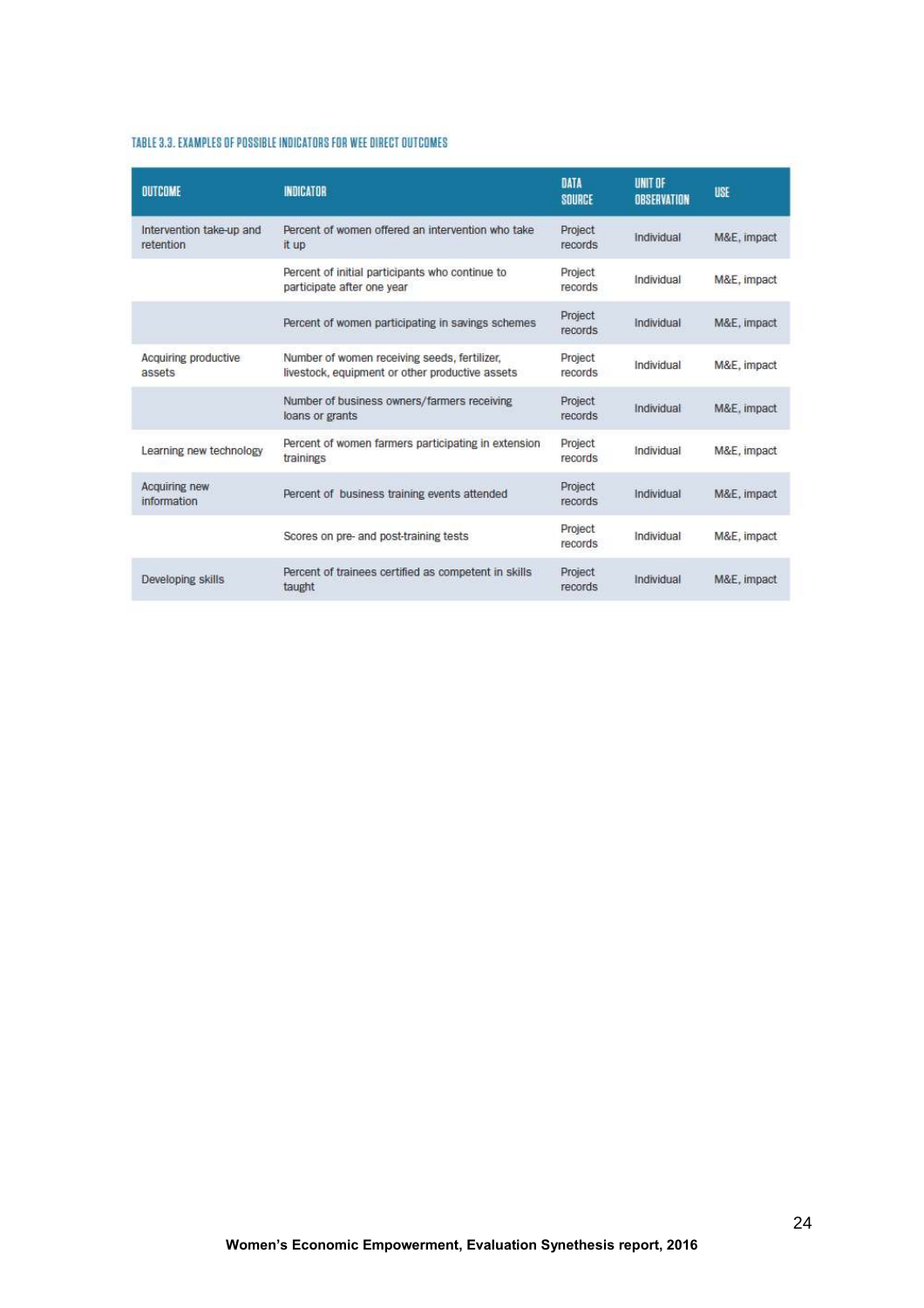# **APPENDIX 2 - REFERENCES**

*Buvinic, M* and *Furst-Nichols, R.,* Promoting Women's Economic Empowerment: What Works?, Policy Research Working Paper World Bank Group, 2014

Buvinić, M., Furst-Nichols, R. and Courey Pryor, E., A roadmap for promoting women's economic empowerment, UN Foundation and the ExxonMobil Foundation, 2013

Bertulfo, L., Women and the informal economy, DFAT, 2011

Campbell, J. and Warrick, O., Climate change and migration issues in the Pacific, UNESCAP, 2014

Corner, L., Women and the formal economy, DFAT, 2011

DFAT, Smart economics: evaluation of Australian aid support for women's economic empowerment, Office for Development Effectiveness, 2014

Golla, A.M., Malhotra, A., Nanda, P., and Mehra, R., Understanding and measuring women's economic empowerment: Definition, Framework and Indicators, ICRW, 2011

Kenway, J., Bradley, C., and Lokot, M., The Australian aid program's support to women's leadership: An evaluability assessment, Office of Development Effectiveness DFAT, 2013

Knowles, J., Monitoring And Evaluation Guidelines For Women's Economic Empowerment Programs, United Nations Foundation and the ExxonMobil Foundation, 2015

Miller, J., Arutyunova, A., and Clark, C., New Actors, New Money, New Conversations, The Association of Women's Rights in Development, 2013

Taylor, G. and Pereznieto, P., Review of evaluation approaches and methods used by interventions on women and girls' economic empowerment, ODI, 2014

WIEGO,<http://wiego.org/informal-economy/rethinking-formalization-wiego-perspective>and <http://wiego.org/informal-economy/social-legal-protection-informal-workforce>